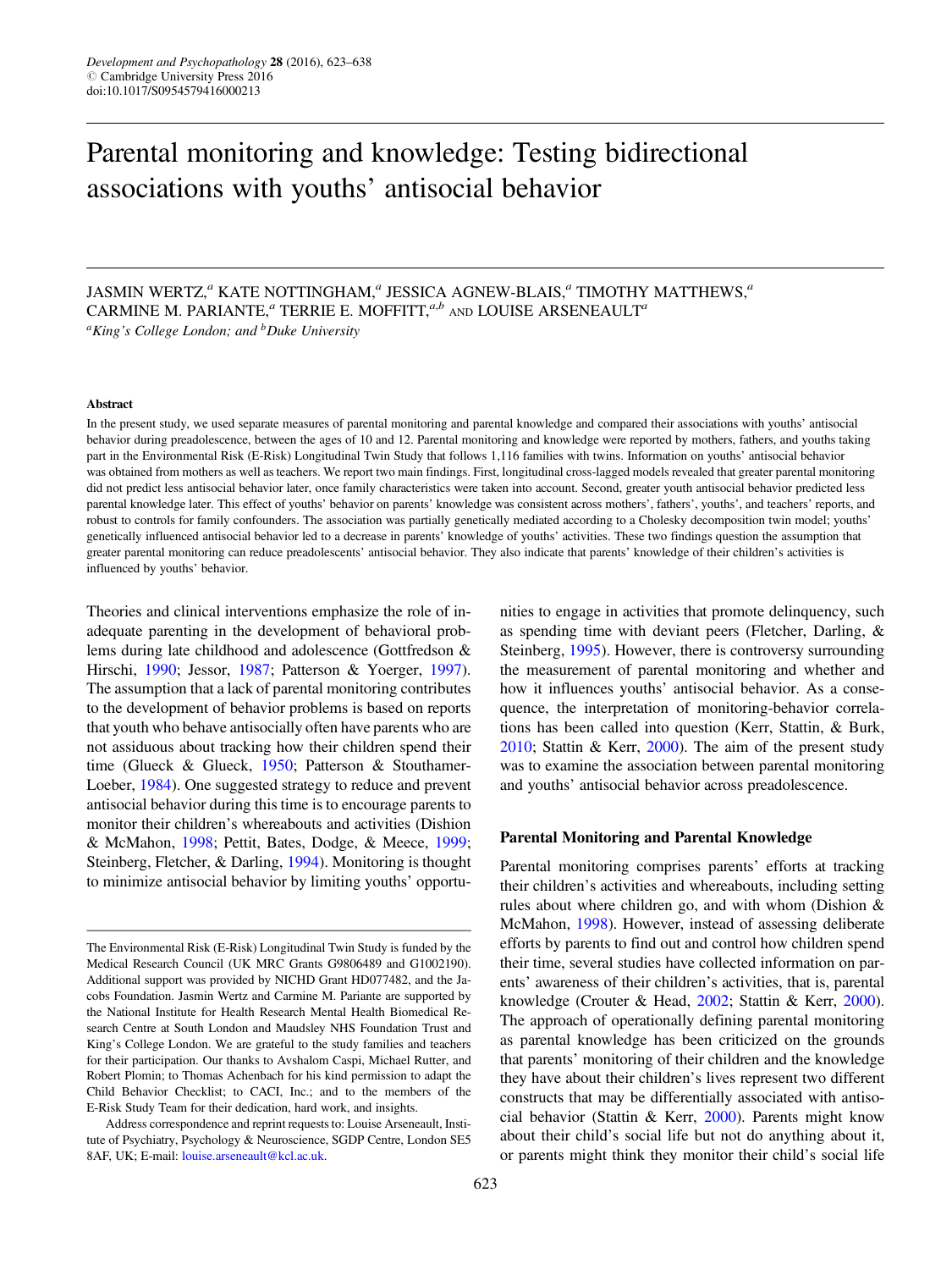but not really know much about it. As a result of sparse data for these two constructs, the independent contributions of parental monitoring and knowledge to antisocial behavior are seldom studied. In the present study, we used separate measures of parental monitoring and parental knowledge and, in a first step, compared their cross-sectional associations with antisocial behavior during preadolescence. We predicted that both monitoring and knowledge would be associated with antisocial behavior, that is, that youth who display more antisocial behavior have parents who make fewer attempts to monitor them and who know less about their activities and whereabouts.

## Longitudinal Associations Among Monitoring, Knowledge, and Antisocial Behavior

There are two reasons why youths' antisocial behavior may be associated with their parents' monitoring and knowledge. First, it is possible that parents' lack of monitoring and knowledge increases antisocial behavior in their offspring. This explanation is in line with theories and studies of child socialization that assumed the association between parenting and children's behavior was mostly unidirectional, with parents' influencing their children (Baumrind, [1991](#page-13-0); Darling & Steinberg, [1993;](#page-13-0) Dishion & McMahon, [1998](#page-13-0); Weintraub & Gold, [1991](#page-15-0)). Consistent with this notion, longitudinal research has reported a reducing effect of earlier parental monitoring and knowledge on youths' later antisocial behavior (Abar et al., [2014](#page-13-0); Lahey, Van Hulle, D'Onofrio, Rodgers, & Waldman, [2008](#page-14-0); Willoughby & Hamza, [2011\)](#page-15-0). However, it is now also accepted that children are not passive recipients of parenting, but actively shape their environment, including their parents' parenting (Bell, [1968;](#page-13-0) Gault-Sherman, [2012;](#page-13-0) Pardini, [2008;](#page-14-0) Sameroff, [2010\)](#page-14-0). Second, another explanation is therefore that youth who engage in antisocial behavior behave toward their parents in a way that leads parents to reduce their monitoring efforts and to become less knowledgeable. It has been demonstrated that the knowledge parents have is mostly a function of youths' willingness to share information about their lives with their parents, rather than the result of parent-initiated efforts to obtain knowledge, such as asking or tracking activities (Kerr & Stattin, [2000;](#page-14-0) Stattin & Kerr, [2000](#page-15-0)). The association between parental knowledge and children's antisocial behavior may thus not involve deliberate actions from parents, but instead reflect that youth who engage in antisocial behavior tend to withhold information about themselves and their activities from their parents (Keijsers, Branje, Van der Valk, & Meeus, [2010\)](#page-14-0). In the present study, we considered potential reciprocal influences between youths' and their parents' behavior. Testing reciprocal parent–child effects is not new, but this study took the novel approach of doing so while testing different predictions about parental monitoring and knowledge. We expected that higher levels of monitoring would predict lower levels of antisocial behavior (more so than the other way around). In contrast, we hypothesized that low parental knowledge would mostly be a consequence of youths' antisocial behavior, rather than a risk for it.

# Genetic and Environmental Influences on Monitoring and Knowledge

Furthermore, we tested the influence of youths' behavior on their parents' monitoring and knowledge using genetically sensitive twin methods. Twin designs can further our understanding of the associations between parenting and children's behavior by providing information about the nature of the relationship between children and their environment (Knafo & Jaffee, [2013](#page-14-0); Moffitt, [2005](#page-14-0)). They stringently test child effects by directly indexing the extent to which children's genetically influenced characteristics affect parental behaviors, while holding environmental family-wide or child-specific factors constant. There is evidence that children's characteristics explain variability in numerous measures relating to parenting behavior, such as parent's warmth, protectiveness, and affect (Kendler & Baker, [2007\)](#page-14-0). These findings lend further support to a bidirectional framework of child–parent interactions, where youths' inherited characteristics influence their parents' behavior. In the present study, we examined whether youths' genetically influenced behavior affected their parents' monitoring and knowledge. We expected to find strong genetic influences on parental knowledge, more so than on monitoring, consistent with the reinterpretation of knowledge as an indicator of youth characteristics instead of parent efforts (Stattin & Kerr,  $2000$ ). We also expected the genetic influences on knowledge to be due specifically to youth antisocial behavior.

# Consistency of Child Effects Across Different Developmental Phases

The reinterpretation of parental knowledge as an indicator of youth characteristics, instead of parent efforts, is mostly based on studies of adolescents (Stattin & Kerr, [2000\)](#page-15-0). There is less research that examined how parents' and children's characteristics and behavior in early childhood shape parents' knowledge at the beginning of preadolescence. We therefore extended our analysis to test whether young children's antisocial behavior influenced parental knowledge at the beginning of preadolescence, over and above maternal warmth. We chose to compare the effects of early antisocial behavior to maternal warmth because it is an important factor for building and maintaining supportive parent–child relationships, which may in turn enable parents to gain more knowledge about their children's activities (Racz & McMahon, 2011). We hypothesized that parental knowledge in preadolescence is already influenced by children's antisocial behavior early in life.

## A Multiple-Informant Approach

Parents tend to overestimate the extent of their monitoring and knowledge in comparison to youths' own perceptions, as indicated by mean differences between parents' and youths' reports (Stattin & Kerr, [2000](#page-15-0)). In addition, parents' and children's views of parenting correlate only moderately (De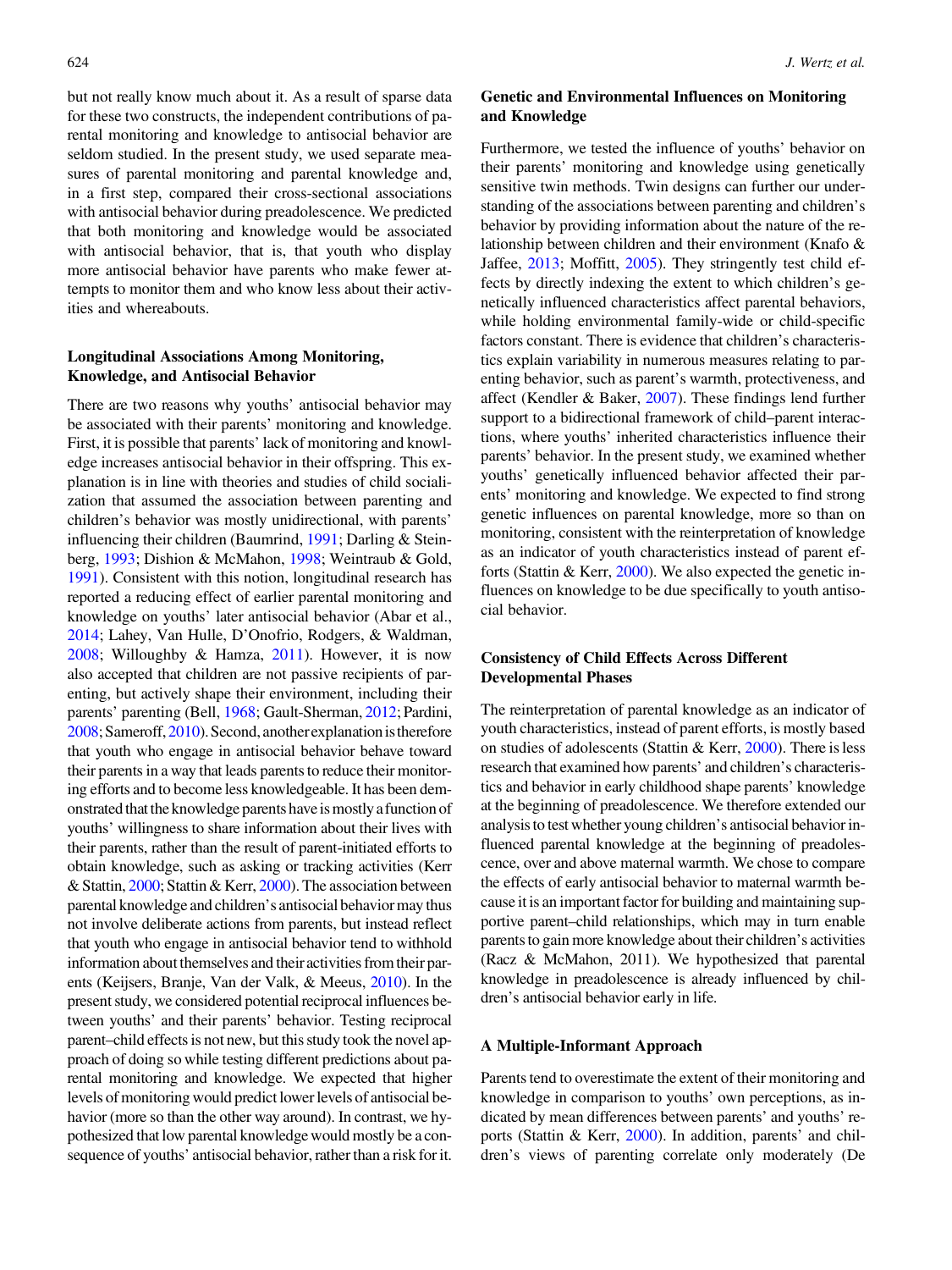Los Reyes, [2011](#page-13-0); De Los Reyes, Goodman, Kliewer, & Reid-Quiñones, [2010](#page-13-0)). Low agreement between parents' and youths' reports of parenting are mostly due to informant-specific perceptions, rather than measurement error (Feinberg, Neiderhiser, Howe, & Hetherington, [2001](#page-13-0)). This underlines the importance of collecting information from parents and youth, to not only assess the extent to which parents think they monitor and know their children but also consider youths' own perspectives. In addition to considering mothers' and youths' views, we sought a better understanding of the role of fathers' monitoring and knowledge. The majority of research on the effects of the family context on children's antisocial behavior focuses on mothers, either by assessing behaviors in mothers, such as parenting or psychopathology, or by collecting their reports of other family members' behaviors. The emphasis on mothers may not capture the full picture of parenting because it neglects the involvement of fathers. This is despite research demonstrating the impact of fathers on children's long-term social, emotional, behavioral, and educational development (Lamb, [2010;](#page-14-0) Sarkadi, Kristiansson, Oberklaid, & Bremberg, [2008\)](#page-14-0), including children's antisocial behavior (Harold, Elam, Lewis, Rice, & Thapar, [2012](#page-13-0); Jaffee, Moffitt, Caspi, & Taylor, [2003](#page-14-0); Ramchandani et al., [2013\)](#page-14-0). In the present study, we included reports from mothers, fathers, and youths to examine whether our findings varied across different family members. We predicted similar findings when using reports of each of these informants.

## Sex Differences

Parents monitor girls more than boys, and they have more knowledge about their daughters' whereabouts, compared to their sons' (Kerr & Stattin, [2000;](#page-14-0) Li, Feigelman, & Stanton, [2000\)](#page-14-0). There is some evidence to suggest that parental monitoring is more strongly associated with low levels of antisocial behavior in girls compared to boys (Pettit et al., 2001; Racz & McMahon, 2011). We have previously shown that etiological influences on preadolescents' antisocial behavior differ by sex (Wertz et al., [2016](#page-15-0)), and here we hypothesized that parental monitoring is one such influence that may be more relevant for girls' antisocial behavior compared to boys'. In this study, we tested this hypothesis by examining sex differences in the longitudinal reciprocal associations among parental monitoring, knowledge, and youth antisocial behavior.

#### The Present Study

The aim of this study was to examine the associations among parental monitoring, parental knowledge, and youths' antisocial behaviors between ages 10 and 12, in a prospective cohort of families and their twin children. Previous research has shown that parental monitoring and parental knowledge are two different constructs; we therefore used separate measures for them. We first compared their cross-sectional associations with antisocial behavior during preadolescence, pre-

dicting that both monitoring and knowledge would be associated with antisocial behavior. We next examined the longitudinal reciprocal associations among monitoring, knowledge, and antisocial behavior. Theoretical formulations highlight monitoring as a parental strategy that reduces antisocial behavior; we tested this hypothesis by examining whether higher levels of monitoring predicted lower levels of antisocial behavior. In contrast, it has been suggested that parental knowledge is mostly a function of youth characteristics and behavior. We therefore expected that higher levels of antisocial behavior would predict lower levels of parental knowledge later on. We then tested further the hypothesis of a child effect on parental knowledge: first, by analyzing the genetic and environmental influences on parental monitoring and knowledge, expecting that variability in parents' knowledge would be mostly accounted for by children's genetic influences; and second, by comparing the influences of earlier parental warmth and child antisocial behavior on later knowledge, hypothesizing that children's behavior in early life would already be influential for parental knowledge later on. We included information on family's socioeconomic status (SES) and parents' mental health in our analyses because parental monitoring, knowledge, and youths' antisocial behavior not only influence each other but also may be affected by other family characteristics that could explain the associations. We also considered different sources of information, including mothers, youths themselves, fathers, and teachers, to test whether results were similar across informants. Finally, we tested for the presence of sex differences in the levels of parental knowledge and monitoring and in their longitudinal associations with antisocial behavior.

## Methods

## Sample

Participants were members of the Environmental Risk (E-Risk) Longitudinal Twin Study, which tracks the development of a birth cohort of 2,232 British children. The sample was drawn from a larger birth register of twins born in England and Wales in 1994–1995 (Trouton, Spinath, & Plomin, [2002\)](#page-15-0). Full details about the sample are reported elsewhere (Moffitt & E-Risk Team, [2002](#page-14-0)). Briefly, the E-Risk sample was constructed in 1999–2000, when 1,116 families (93% of those eligible) with same-sex 5-year-old twins participated in home-visit assessments. The sample comprised 55% monozygotic (MZ) and 45% dizygotic (DZ) twin pairs; sex was evenly distributed within zygosity (49% male). Families were recruited to represent the UK population of families with newborns in the 1990s, on the basis of residential location throughout England and Wales and mother's age. Teenaged mothers with twins were overselected to replace high-risk families who were selectively lost to the register through nonresponse. Older mothers having twins via assisted reproduction were underselected to avoid an excess of well-educated older mothers. The average age of mothers at first birth was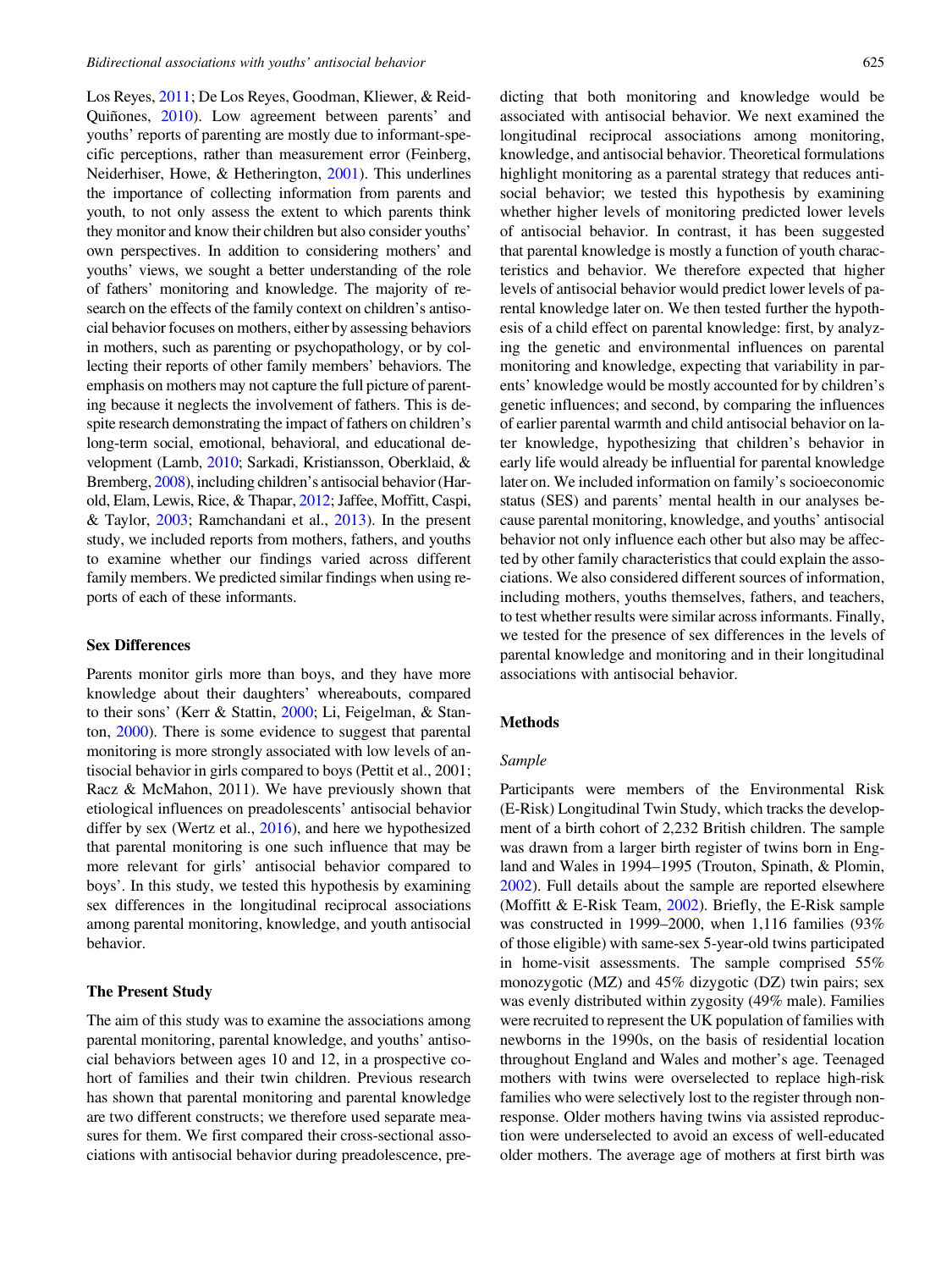$M = 23$  (SD = 5.89). When children were age 5, 77% of mothers lived with the twin's biological father. Ninety percent of E-Risk children are white British.

Follow-up home visits were conducted when the children were aged 7 (98% participation), 10 (96% participation), and 12 (96% participation). Home visits at ages 5, 7, 10, and 12 years included assessments with participants as well as their mothers. Each twin participant was assessed by a different interviewer. Parents gave informed consent, and children gave assent between 5 and 12 years. With parent's permission, questionnaires were posted to the children's teachers, who completed and returned questionnaires. The Joint South London and Maudsley and the Institute of Psychiatry Research Ethics Committee approved each phase of the study.

At follow-up, the study sample represented the full range of socioeconomic conditions in the United Kingdom, as reflected in the families' distribution on a neighborhood-level socioeconomic index (A Classification of Residential Neighbourhoods [ACORN], developed by CACI, Inc., for commercial use in Great Britain; Odgers, Caspi, Russell, et al., [2012](#page-14-0)). ACORN uses census and other survey-based geodemographic discriminators to classify enumeration districts  $(\sim)150$  households) into socioeconomic groups ranging from "wealthy achievers" (Category 1) with high incomes, large single-family houses, and access to many amenities, to "hard-pressed" neighborhoods (Category 5) dominated by government-subsidized housing estates, low incomes, high unemployment, and single parents. ACORN classifications were geocoded to match the location of each E-Risk study family's home (Odgers, Caspi, Bates, Sampson, & Moffitt, [2012](#page-14-0)). E-Risk families' ACORN distribution closely matches that of households nationwide: 25.6% of E-Risk families live in "wealthy achiever" neighborhoods compared to 25.3% nationwide; 5.3% versus 11.6% live in "urban prosperity" neighborhoods; 29.6% versus 26.9% live in "comfortably off" neighborhoods; 13.4% versus 13.9% live in "moderate means" neighborhoods; and 26.1% versus 20.7% live in "hard-pressed" neighborhoods. E-Risk underrepresents "urban prosperity" neighborhoods because such households are likely to be childless.

#### Parental monitoring and knowledge

Mothers' reports on the monitoring and knowledge of their children's activities and whereabouts were collected at ages 10 and 12 using 10 items from the Monitoring and Supervision Questionnaire (Stattin & Kerr, [2000\)](#page-15-0). Mothers were asked about their monitoring and knowledge during the last 6 months. The items capture, for each twin separately, whether the child needed permission to leave home or before deciding what to do on the weekend, and whether they had to report on where and with whom they go out. Mothers also reported on whether they knew the friends their child hangs out with, where they go in their spare time, how they spend their money, what type of homework or tests and projects they have, and how their child performs in different subjects. An-

swers were recorded as no, never (0), sometimes (1), and yes, always (2). Data were available for 96% of the sample, both at age 10 ( $N = 2,136$ ) and at age 12 ( $N = 2,141$ ).

To determine the presence of two factors of parental monitoring and knowledge in the scale, we conducted an exploratory factor analysis of maternal ratings at age 10, using geomin rotation and the WLSMV estimator for categorical items (Muthén & Muthén, [2010](#page-14-0)). We retained a two-factor solution, based on the eigenvalue greater than one rule (Kaiser, [1960\)](#page-14-0) and structural parsimony. As anticipated, the two factors represented monitoring and knowledge. The first factor contained six items, and the highest loading items on this factor assessed knowledge about children's homework and tests or projects at school and about children's leisure time activities. We named this factor "parental knowledge." The second factor contained four items, and the highest loading items on this factor assessed whether children required permission to leave the home or before deciding what to do on the weekend. We named this factor "parental monitoring." The monitoring and the knowledge factors correlated ( $r = .41$ ,  $p < .001$ ). The internal consistency reliabilities were  $\alpha =$ 0.63 for parental monitoring and  $\alpha$  = 0.75 for parental knowledge. We tested the two-factor solution that we retained at age 10 for its suitability to describe maternal ratings of monitoring and knowledge at age 12, using a confirmatory factor analysis. The model provided a satisfactory fit to the data:  $\chi^2$  (34) = 249.38,  $p < .001$ ; comparative fit index = 0.91, root mean square error of approximation  $= 0.05$  (0.048– 0.061). At age 12, the monitoring and knowledge factors correlated ( $r = .45$ ,  $p < .001$ ). Internal consistency reliabilities at age 12 were  $\alpha = 0.53$  for parental monitoring and  $\alpha = 0.68$ for parental knowledge. Age 10 parental monitoring did not predict age 12 knowledge, over and above prior levels of knowledge that parents had about their 10-year-olds. Similarly, parents' knowledge at age 10 did not influence their subsequent efforts of monitoring their 12-year-olds.

Youths' reports of their parents' monitoring and knowledge were collected when they were 12 years old, using the same items used with mothers but worded slightly differently (e.g., "Do your parents know . . ."). Data was available for 95% of twins  $(N = 2,120)$ . Internal consistency reliabilities were  $\alpha = 0.65$  for parental monitoring and  $\alpha = 0.58$  for parental knowledge.

Fathers' reports of monitoring and knowledge were available for a subset of youths at age 12; 30% ( $N = 671$ ) of twins had a father who participated. Information on monitoring and knowledge was collected using the same items as for mothers. The internal consistency reliabilities were  $\alpha = 0.70$  for paternal monitoring and  $\alpha = 0.75$  for paternal knowledge. The families of fathers who provided information were socioeconomically more privileged: 25% of the responders were from low SES backgrounds, whereas of the nonresponders, 37% were from low SES backgrounds ( $p < .01$ ). The means of fathers' antisocial behavior (as reported by mothers when twins were age 5) were 13.49 ( $SD = 15.94$ ) for responders and 19.07 ( $SD = 18.59$ ) for nonresponders. The means for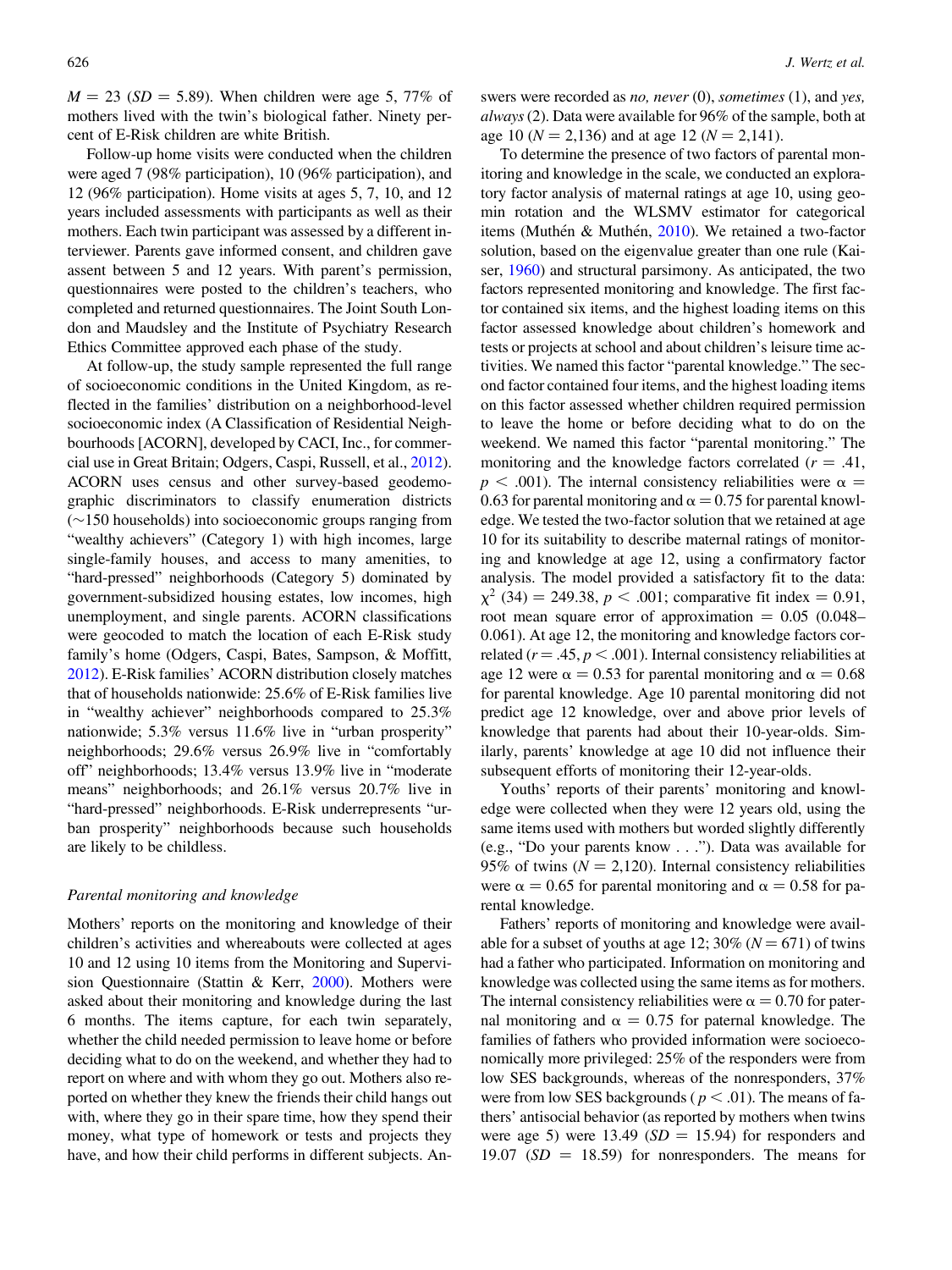youths' antisocial behavior were  $14.30$  (SD = 14.41) for offspring of responders and 16.31 ( $SD = 14.44$ ) for offspring of nonresponders.

The agreement in reports of parental monitoring and knowledge across informants was moderate. The correlation between mothers' and fathers' reports was .24 for monitoring and .33 for knowledge. Mothers' and youths' reports were correlated .21 for monitoring and .28 for knowledge. Fathers' and youths' reports correlated .15 for monitoring and .20 for knowledge. All of these correlations were statistically significant ( $p < .01$ ).

#### Antisocial behavior

We assessed antisocial behavior when the twins were aged 5, 10, and 12 using the Child Behavior Checklist for mothers (Achenbach, [1991a](#page-13-0)) and the Teacher's Report Form (Achenbach, [1991b](#page-13-0)). Mothers were given the instrument as a face-toface interview and teachers responded by mail. Both informants rated each item as being *not true* (0), *somewhat or* sometimes true  $(1)$ , or very true or often true  $(2)$  in the 6 months before the interview. The antisocial behavior scale is the sum of the delinquency and aggression subscales, including items such as "gets in many fights," "lying or cheating," and "screams a lot." The internal consistencies of mothers' and teachers' reports were 0.89 and 0.94 at age 5, 0.93 and 0.96 at age 10, and 0.92 and 0.96 at age 12. We combined mothers' and teachers' reports to obtain a reliable and comprehensive measure of antisocial behavior across settings (Achenbach, Krukowski, Dumenci, & Ivanova, [2005](#page-13-0)). The correlation between mothers' and teachers' reports of children's antisocial behavior was .30 at age 5, .41 at age 10, and .40 at age 12 (all  $p < .01$ ). Data were available for 96% of the sample at age 10 ( $N = 2,138$ ) and age 12 ( $N = 2,142$ ). We also used teacher reports of antisocial behavior alone, to rule out potential artifact from shared bias in mothers' reports of knowledge, monitoring, and child behavior.

## Childhood variables

Maternal warmth was assessed when children were aged 5 using procedures adapted from the Five Minute Speech Sample method (Caspi et al., [2004](#page-13-0); Magana et al., 1986). Mothers were asked to speak for 5 min about each of their children. Warmth is a global measure of the whole speech sample and was assessed by the tone of voice, spontaneity, sympathy, and/or empathy toward the child. Warmth was coded on a 6 point scale. Interrater reliability was established by having the raters individually code audiotapes describing 40 children. The interrater agreement was  $r = .90$ . Raters were blind to all other E-Risk study data. The mean score of age 5 maternal warmth was  $3.27$  (SD = 1.00, observed range = 0–5).

Family SES was defined at age 5 using a standardized composite of parents' income, education, and social class, which loaded significantly onto one latent factor (Trzesniewski, Moffitt, Caspi, Taylor, & Maughan, [2006\)](#page-15-0). The latent factor

Mothers' major depressive disorder was assessed when the children were 5 years old, using the Diagnostic Interview Schedule (Robins, Cottler, Bucholz, & Compton, [1995\)](#page-14-0) according to the DSM-IV (American Psychiatric Association, [1994\)](#page-13-0). Mothers were asked about the timing of their depression episodes using a life-history calendar; from the twins' birth to age 5, 29% of mothers experienced at least one episode of depression.

Fathers' and mothers' history of antisocial behavior was reported by mothers when the children were 5 years old, using the Young Adult Behavior Checklist (Achenbach, [1997\)](#page-13-0), modified to obtain lifetime data and supplemented with questions from the Diagnostic Interview Schedule (Robins et al., [1995\)](#page-14-0) that assessed the (lifetime) presence of DSM-IV symptoms of antisocial personality disorder (e.g., deceitfulness and aggressiveness; American Psychiatric Association, [1994\)](#page-13-0). Mothers have been shown to be reliable informants about their partners' antisocial behavior (Caspi et al., [2001](#page-13-0)). A symptom of antisocial personality disorder was considered to be present if the mother endorsed the symptom as being very true or often true. The mean score for mothers' antisocial behavior was  $12.72$  (SD = 10.58, observed range  $= 0$ –60), and the mean score for fathers' antisocial behavior was 17.39 ( $SD = 17.99$ , observed range = 0–88). We combined reports of mothers' and fathers' antisocial behavior to obtain a summary measure of parental antisocial behavior. The correlation between reports of antisocial behavior in mothers and fathers was .53 ( $p < .01$ ).

## Analytical approach

To examine the bivariate associations among parental monitoring, knowledge, and antisocial behavior, we used correlations. To test whether parental monitoring reduced later antisocial behavior and whether antisocial behavior influenced parental knowledge 2 years later, we used separate crosslagged, autoregressive models for monitoring and knowledge between ages 10 and 12. These models account for the cross-sectional overlap and stability of variables. The models included maternal ratings of monitoring and knowledge at ages 10 and 12 because mothers' reports were available at both time points. We tested the robustness of our findings in three different ways. First, we repeated the analyses using twins' and fathers' reports in the cross-lagged models. Twins' and fathers' reports were collected at age 12, so we tested whether antisocial behavior at age 10 predicted monitoring or knowledge at age 12. To control for age 10 levels of monitoring and knowledge in the twins' and fathers' models, we used maternal reports from age 10. Second, we added covariates to the cross-lagged models, including SES, parents' antisocial behavior, and maternal depression. Third, we examined teacher reports of antisocial behavior at ages 10 and 12, instead of a combination of mother and teacher reports. In all models, we accounted for nonindependence of twin observations and nonnormality of the data by using robust stan-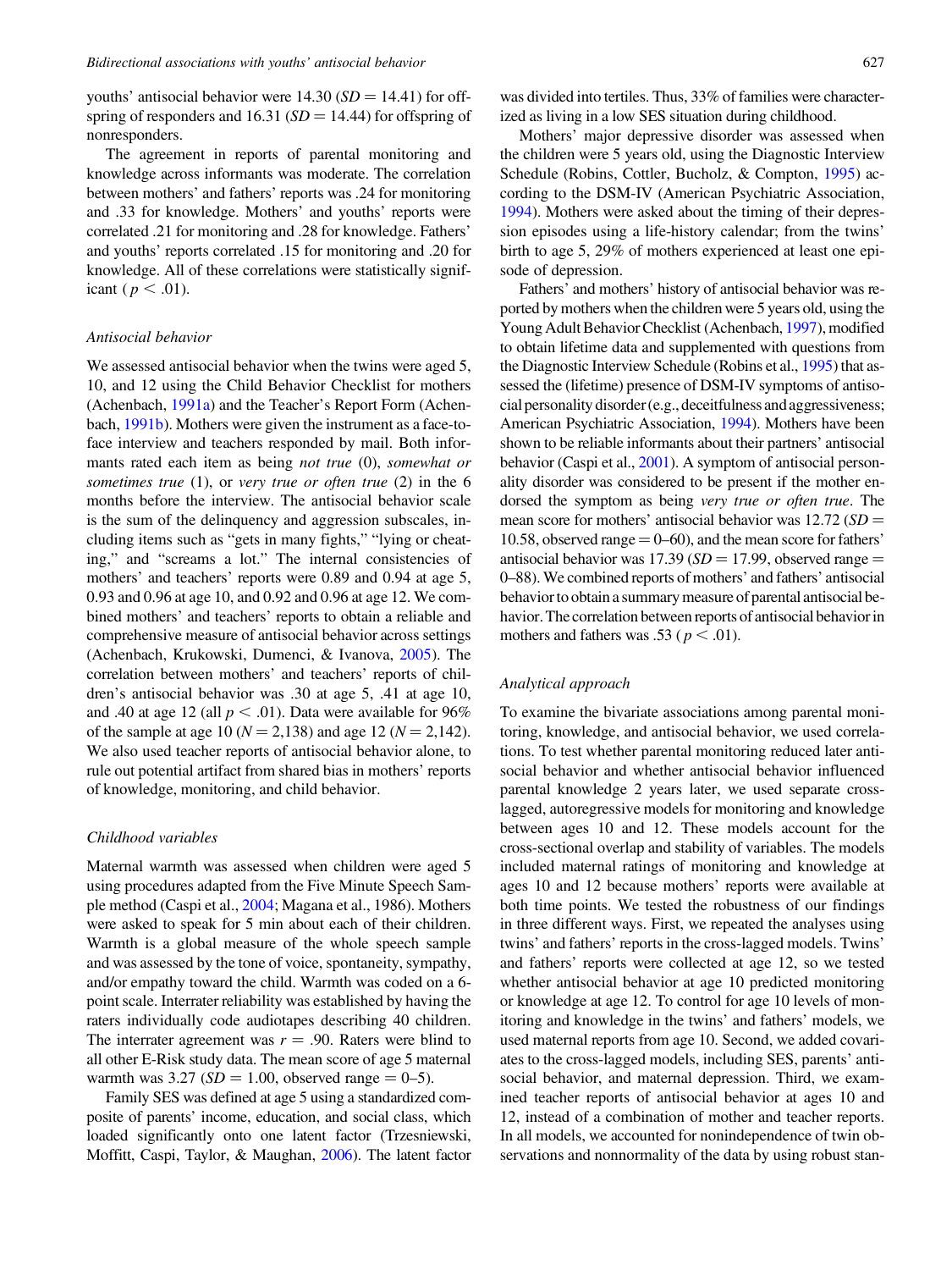

Figure 1. Bivariate Cholesky decomposition. A, Additive genetic influence; C, shared environmental influence; E, nonshared environmental influence. Paths a11, c11, and e11 indicate the genetic and environmental influences on antisocial behavior at age 10. Paths a21, c21, and e21 show whether influences on antisocial behavior at age 10 also explain variance in maternal knowledge at age 12. Finally, Paths a22, c22, and e22 indicate genetic and environmental influences on maternal knowledge at age 12 that remain after accounting for all influences shared with antisocial behavior at age 10.

dard errors (Muthén & Muthén, [2010](#page-14-0)). We tested sex differences in the cross-lagged paths by equating these across sex and examining whether this worsened model fit.

We examined the influences of youths' antisocial behavior on mothers' reports of parental knowledge and monitoring using twin methodology (Rijsdijk & Sham, [2002](#page-14-0)). MZ twins are genetically identical, whereas DZ twins share, on average, 50% of their genes. Comparing the correlation of a phenotype within pairs of MZ and DZ twins allows us to estimate the relative influence of additive genetic (A), shared environmental (C), and nonshared environmental (E) factors on measures. Here, C represents environmental factors that make members of a family similar, and E represents factors that make members of a family different and includes error of measurement. Phenotypes are behaviors or traits that can be measured separately for each twin. Phenotypes include variables of the child's environment that may be influenced by children's behavior, such as parental monitoring and knowledge.

We evaluated the influences of youth antisocial behavior on mothers' reports of parental knowledge and monitoring in two ways. First, we analyzed genetic influences on parental knowledge and monitoring. Aspects of children's rearing environments such as parental monitoring and knowledge may show genetic influence because children can shape their parents' behaviors through evocative processes or child effects, some of which have child genetic origins. A finding that parental monitoring or knowledge are under genetic influence would suggest that children's heritable characteristics account for some of the variance in these variables. An influence of mothers' own heritable characteristics on their rating of monitoring or knowledge would be reflected in a finding of shared environmental, rather than genetic influences. This is because maternal characteristics (including maternal genetic makeup) affect mothers' behavior toward their MZ twins as much astoward her DZ twins, thereby minimizing the difference between MZ and DZ twins in their phenotypic similarity. If MZ twins are as similar to each other as DZ twins, this increases estimates of shared environment. Finally, a finding of nonshared environment would indicate that even genetically identical twins differ in the level of their parents' monitoring and knowledge of their whereabouts.

Second, we tested more specifically whether children's heritable antisocial behavior could account for the hypothesized genetic influences on parental knowledge, using a bivariate Cholesky decomposition (Loehlin, [1996\)](#page-14-0). This model estimates how much of the genetic and environmental influences on one variable explain variance in the other. An example is provided in Figure 1. Paths a11, c11, and e11 indicate the genetic and environmental influences on antisocial behavior at age 10. Paths a21, c21, and e21 reveal whether influences on antisocial behavior at age 10 also explain variance in parental knowledge at age 12. Finally, Paths a22, c22, and e22 indicate genetic and environmental influences on knowledge at age 12 that remain after accounting for all influences shared with antisocial behavior at age 10. Thus, if children's heritable antisocial behavior accounted for genetic influences on parental knowledge, Path a21 would be significant. We used bootstrapped standard errors (with 1,000 samples) in the behavior genetic analyses.

To examine whether children's antisocial behavior influenced parental knowledge at the beginning of preadolescence, over and above mothers' characteristics, we used a multiple regression analysis, where children's age 5 antisocial behavior and age 5 maternal warmth predicted age 10 maternal knowledge. All analyses were conducted using Mplus (Muthén & Muthén, [2010\)](#page-14-0).

#### Means, standard deviations, and ranges

The mean level of parental monitoring and knowledge was relatively high, indicating that on average, parents, and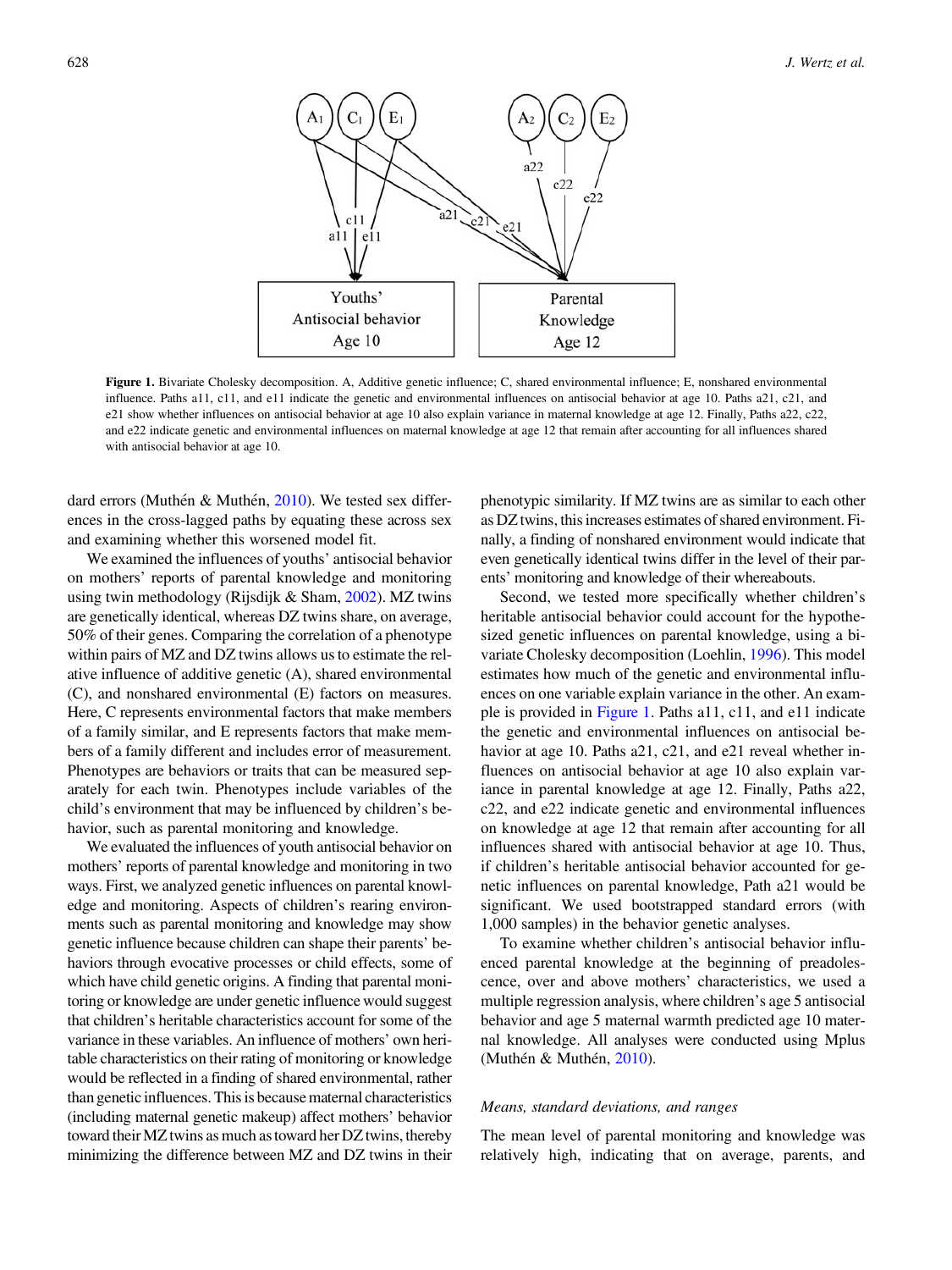particularly mothers, perceived themselves as highly monitoring and knowledgeable of their youths' activities and whereabouts [\(Table 1\)](#page-7-0). As in prior research, mean levels of youth-reported parental monitoring and knowledge were lower. There were significant differences between boys and girls for all variables, indicating that girls displayed fewer antisocial behavior problems and that their parents perceived themselves to be more monitoring and knowledgeable of their whereabouts, compared to boys [\(Table 1](#page-7-0)).

## Results

# Are higher levels of parental monitoring and knowledge associated with lower levels of antisocial behavior in preadolescence?

As expected, monitoring and knowledge reported by mothers were both correlated with children's antisocial behavior, cross-sectionally and longitudinally at ages 10 and 12 [\(Table 2](#page-8-0)). The correlations were all negative, indicating that youth who displayed higher levels of antisocial behavior had mothers who monitored and knew less. The magnitude of associations with youths' antisocial behavior differed between monitoring and knowledge; correlations were smaller for monitoring than for knowledge [\(Table 2](#page-8-0)).

# Does greater parental monitoring predict lower levels of youths' antisocial behavior?

We examined the results for monitoring, hypothesizing that higher levels of monitoring would predict lower levels of youths' antisocial behavior, more so than the other way around. Results were consistent with our prediction, indicating that the more mothers monitored their youths at age 10, the less antisocial behavior youths displayed at age 12 [\(Figure 2a](#page-8-0)). We also found that higher levels of antisocial behavior at age 10 were associated with reduced monitoring efforts by mothers 2 years later.

We extended our investigation to test the robustness of our findings. First, we examined whether the results remained similar when replacing mothers' reports of parental monitoring at age 12 with youths' and fathers' reports. We unexpectedly found that the results varied across informants [\(Figures](#page-8-0) [2b](#page-8-0) and [2c](#page-8-0)): youths' antisocial behavior predicted youth-reported parental monitoring more strongly than it predicted mother-reported monitoring, although youths' antisocial behavior did not predict father-reported monitoring significantly. Second, we took into account the potential influence of family SES, parents' antisocial behavior, and mothers' depression on youths' antisocial behavior and parents' monitoring to test whether these variables accounted for the associations we found. When including these family characteristics in the analyses, greater monitoring reported by mothers no longer predicted less antisocial behavior, and youths' behavior no longer reduced monitoring efforts by mothers 2 years later ([Table 3\)](#page-9-0). Taken together, these results indicate that

the reciprocal associations between monitoring and preadolescent antisocial behavior are not robust in this cohort; they were small, inconsistent across informants, and were better accounted for by family background and parents' characteristics.

## Does youths' antisocial behavior influence parental knowledge?

We next examined the results for parental knowledge, expecting that higher levels of youth's antisocial behavior would predict lower parental knowledge, but that greater knowledge would have little effect on later antisocial behavior. We found that the more antisocial behavior youths displayed at age 10, the less knowledge their mothers had at age 12 [\(Figure 3a](#page-10-0)). Knowledge reported by mothers at age 10 did not statistically reduce youths' antisocial behavior 2 years later.

We tested the robustness of these results as previously. First, the results remained similar across different informants of parental knowledge, with higher levels of youths' antisocial behavior at age 10 predicting less parental knowledge as reported by both youth and fathers at age 12 [\(Figures 3b](#page-10-0) and [3c\)](#page-10-0). Second, taking family characteristics into account did not change the pattern of results ([Table 3](#page-9-0)). In addition, we tested whether the results remained when an informant outside the family reported on youths' antisocial behavior. When using only teachers' reports of youths' behavior, the results did not change [\(Figure 4\)](#page-10-0). Taken together, our findings show that youths' antisocial behavior predicted lower levels of parents' knowledge. This effect was consistent across different informants of parental knowledge and youths' antisocial behavior, and also when someone other than mothers reported on youths' antisocial behavior, and was robust when family background and parents' characteristics were taken into consideration.

# Are there genetic influences on parental monitoring and parental knowledge?

We expected genetic influences on knowledge, more so than on monitoring. For monitoring, genetic influences were small and nonsignificant [\(Table 4\)](#page-11-0), indicating that genetically influenced child characteristics accounted for less variability in monitoring relative to environmental factors. Our results also revealed substantial heritability when examining knowledge: 68% of variance was accounted for by genetic influences, indicating that mothers' knowledge about their children's lives was mostly explained by youths' genetically influenced behavior.

## Does youths' genetically influenced antisocial behavior account for the heritability of parental knowledge?

We hypothesized that genetic influences on knowledge would reflect youths' antisocial behavior. Our findings provide some confirmation of this prediction. Our results indi-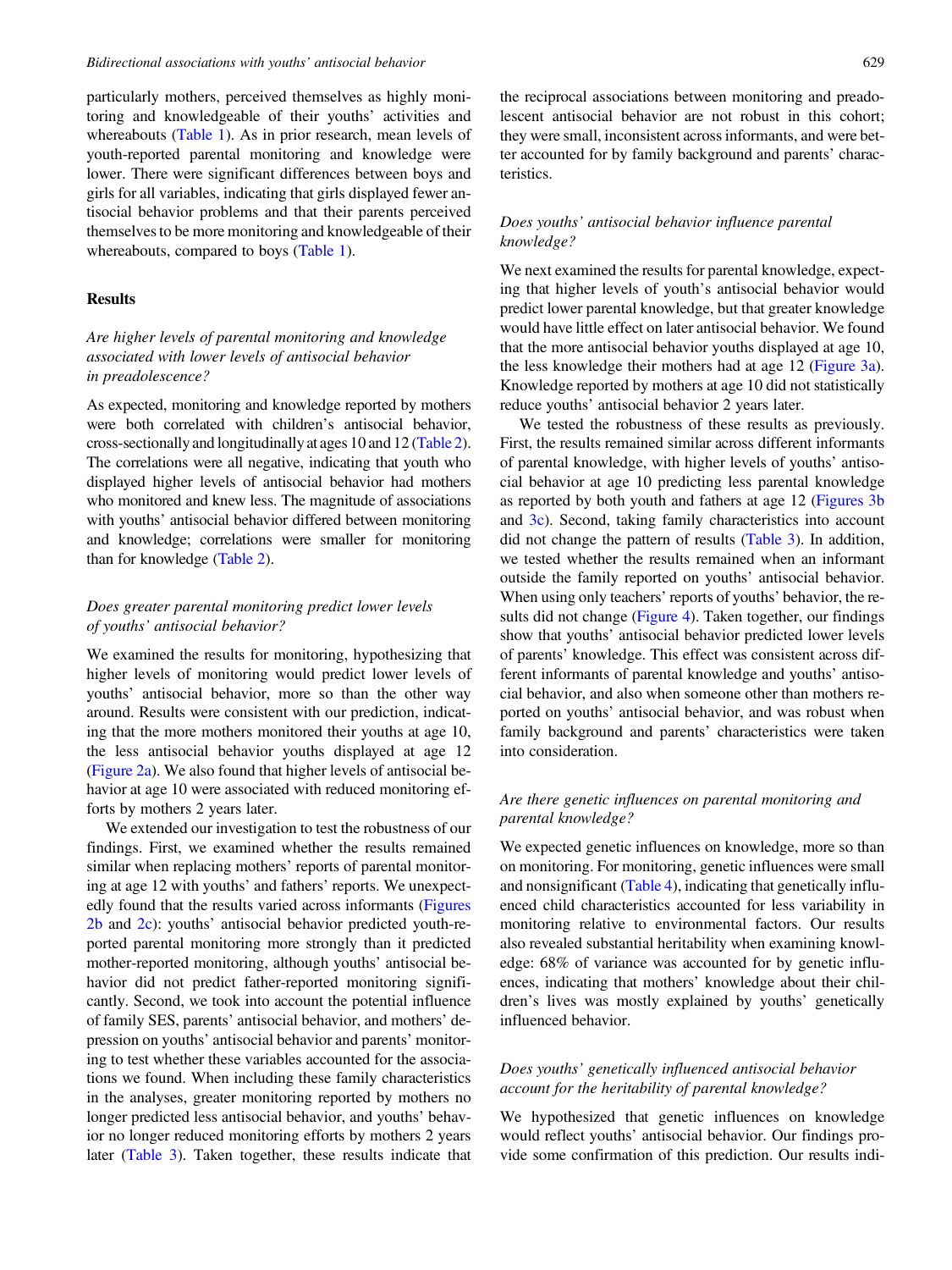|                      |                                              | Total                                                   |                             |                                              | <b>Boys</b>                                             |                             |                                              | Girls                                                     |                             |                                              |
|----------------------|----------------------------------------------|---------------------------------------------------------|-----------------------------|----------------------------------------------|---------------------------------------------------------|-----------------------------|----------------------------------------------|-----------------------------------------------------------|-----------------------------|----------------------------------------------|
| Age                  | Informant                                    | Mean $(SD)$                                             | $\boldsymbol{N}$            | Range                                        | Mean $(SD)$                                             | $\boldsymbol{N}$            | Range                                        | Mean $(SD)$                                               | $\boldsymbol{N}$            | Range                                        |
|                      |                                              |                                                         |                             |                                              | Parental Monitoring                                     |                             |                                              |                                                           |                             |                                              |
| 10<br>12<br>12<br>12 | Mothers<br>Mothers<br>Youth<br>Fathers       | 7.49(1.07)<br>7.20(1.19)<br>5.67(1.74)<br>7.11(1.19)    | 2134<br>2140<br>2114<br>671 | $0 - 8$<br>$0 - 8$<br>$0 - 8$<br>$0 - 8$     | 7.42(1.13)<br>7.09(1.26)<br>5.34 (1.87)<br>7.08(1.22)   | 1034<br>1044<br>1024<br>322 | $0 - 8$<br>$2 - 8$<br>$0 - 8$<br>$1 - 8$     | 7.56(1.00)<br>7.30(1.11)<br>5.97(1.54)<br>7.13(1.17)      | 1100<br>1096<br>1090<br>349 | $0 - 8$<br>$0 - 8$<br>$1 - 8$<br>$0 - 8$     |
|                      |                                              |                                                         |                             |                                              | Parental Knowledge                                      |                             |                                              |                                                           |                             |                                              |
| 10<br>12<br>12<br>12 | Mothers<br>Mothers<br>Youth<br>Fathers       | 11.28(1.42)<br>10.99(1.52)<br>9.93(1.90)<br>10.23(1.91) | 2138<br>2141<br>2120<br>671 | $0 - 12$<br>$2 - 12$<br>$0 - 12$<br>$0 - 12$ | 11.15(1.46)<br>10.81(1.68)<br>9.63(2.05)<br>10.19(2.02) | 1036<br>1044<br>1028<br>322 | $0 - 12$<br>$3 - 12$<br>$1 - 12$<br>$2 - 12$ | 11.41 (1.38)<br>11.15(1.33)<br>10.21(1.70)<br>10.27(1.81) | 1102<br>1097<br>1092<br>349 | $0 - 12$<br>$2 - 12$<br>$0 - 12$<br>$0 - 12$ |
|                      |                                              |                                                         |                             |                                              | Antisocial Behavior                                     |                             |                                              |                                                           |                             |                                              |
| 10<br>12             | Teachers and mothers<br>Teachers and mothers | 15.69 (14.45)<br>15.65 (14.52)                          | 2138<br>2142                | $0 - 117$<br>$0 - 108$                       | 19.34 (15.82)<br>19.17 (16.35)                          | 1036<br>1044                | $0 - 95$<br>$0 - 108$                        | 12.25(12.07)<br>12.31 (11.60)                             | 1102<br>1098                | $0 - 117$<br>$0 - 89$                        |

<span id="page-7-0"></span>Table 1. Means, standard deviations, total numbers, and observed range for parental knowledge, parental monitoring, and youths' antisocial behavior at ages and 12

*Note:* The range reflects the observed range of values. Values are unstandardized. Gender differences were significant for all variables ( $p < .01$ ).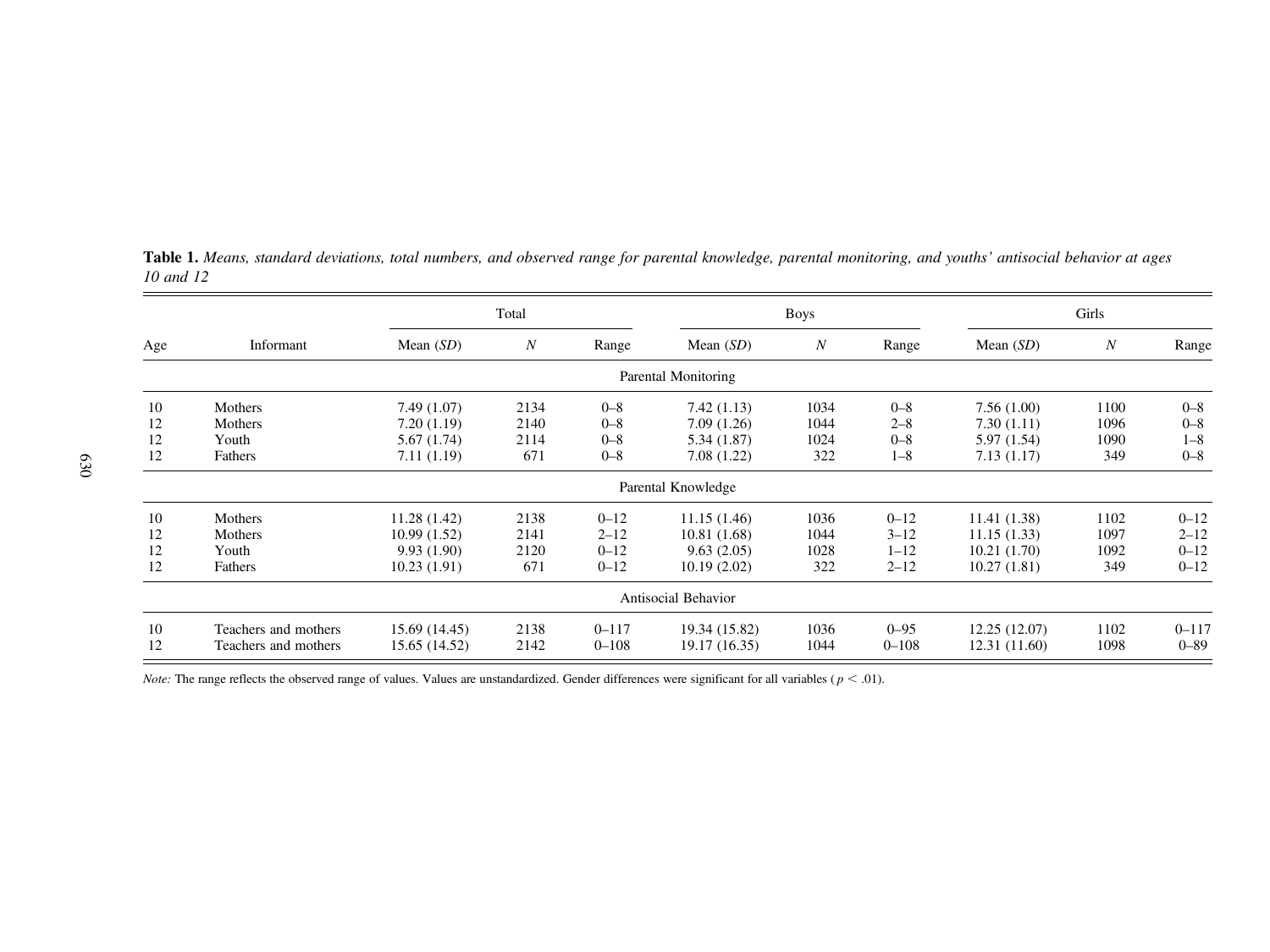<span id="page-8-0"></span>Table 2. Correlations among parental monitoring, parental knowledge, and youth's antisocial behavior at ages 10 and 12

|                     |                    | Youths' Antisocial Behavior |  |  |
|---------------------|--------------------|-----------------------------|--|--|
|                     | Age $10$           | Age $12$                    |  |  |
|                     | r (95% CI)         | r (95% CI)                  |  |  |
| Parental monitoring |                    |                             |  |  |
| Age $10$            | $-.15(-.21, -.09)$ | $-.15 (-.20, -.08)$         |  |  |
| Age 12              | $-.12(-.17,-.06)$  | $-.13(-.19, -.08)$          |  |  |
| Parental knowledge  |                    |                             |  |  |
| Age $10$            | $-.25(-.32,-.19)$  | $-.20(-.26, -.14)$          |  |  |
| Age $12$            | $-.32(-.37, -.26)$ | $-.36(-.42,-.31)$           |  |  |

Note: r, Correlation coefficient; CI, confidence interval. Mothers and teachers reported on antisocial behavior, and mothers reported on parental monitoring and knowledge.

cated that genetic influences on antisocial behavior at age 10 also accounted for some of the heritability of knowledge at age 12 [\(Figure 5\)](#page-11-0). More specifically, knowledge showed genetic influence partly because it was influenced by youths' heritable antisocial behavior. The proportion of variance in knowledge that was explained by genetic and environmental influences on antisocial behavior at age 10 is denoted by the diagonal path estimates in [Figure 5,](#page-11-0) indicating that of the total genetic influences on age 12 knowledge, 6% were genetic influences that also explained variance in children's antisocial behavior at age 10.

# Does early childhood antisocial behavior influence later parental knowledge?

We extended our analysis further by examining whether children's antisocial behavior early in life influenced later parental knowledge. Consistent with our hypothesis, children's antisocial behavior at age 5 predicted lower levels of knowledge reported by mothers at age 10 [\(Figure 6](#page-11-0)). This effect was comparable to the influence of early maternal warmth on later knowledge. This finding indicates that parental knowledge at the beginning of adolescence is influenced not only by children's behavior early in life but also by the warmth that mothers display. We did not conduct this test for parental monitoring, given that we did not hypothesize or find a child effect for monitoring once family background variables were taken into account.

## **Discussion**

We used data from a prospective cohort of families and their twin children to examine the associations between parental monitoring and knowledge with youths' antisocial behaviors in preadolescence. There were two main findings. First, young people who displayed antisocial behavior had parents who, 2 years later, lacked knowledge about their activities at





Figure 2. Longitudinal associations between parental monitoring and youths' antisocial behavior using (a) mothers' reports of monitoring at ages 10 and 12 and (b) youth and (c) fathers' reports of monitoring at age 12. All associations are expressed as standardized path coefficients. The 95% confidence intervals are reported in parentheses. Sex differences were nonsignificant for longitudinal path estimates.

school and in their leisure time. This child effect was solid: it was consistent whether reports came from mothers, fathers, children, or teachers; it was robust despite controls for family characteristic and parents' psychopathology; and it was partially genetically mediated by youths' earlier antisocial behavior. Second, parental monitoring did not predict lower levels of youth antisocial behavior in this cohort of preadolescents.

## Parental monitoring does not reduce subsequent antisocial behavior during preadolescence

Although it is intuitive to assume that parents' monitoring of their youths' activities and whereabouts minimizes problem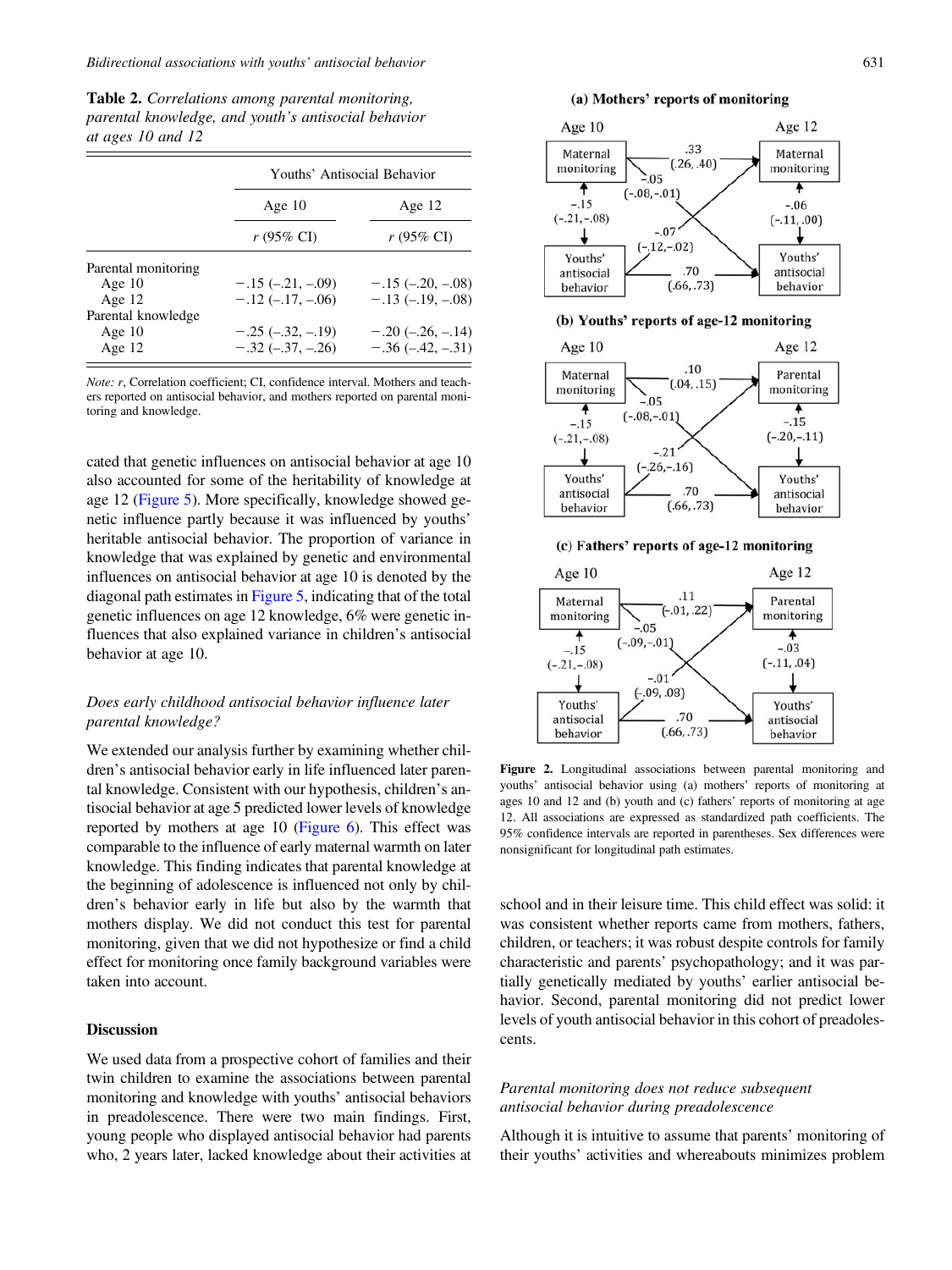|                                                                                                      | Effect                                                                                                                                                |                                                                                                                                              |                                                                                                                                       |  |  |
|------------------------------------------------------------------------------------------------------|-------------------------------------------------------------------------------------------------------------------------------------------------------|----------------------------------------------------------------------------------------------------------------------------------------------|---------------------------------------------------------------------------------------------------------------------------------------|--|--|
|                                                                                                      | Parental Monitoring                                                                                                                                   | Parental Knowledge                                                                                                                           |                                                                                                                                       |  |  |
|                                                                                                      | Age 10 Parental Monitoring $\rightarrow$<br>Age 12 Antisocial Behavior                                                                                | Age 10 Antisocial Behavior $\rightarrow$<br>Age 12 Parental Monitoring                                                                       | Age 10 Antisocial Behavior $\rightarrow$<br>Age 12 Parental Knowledge                                                                 |  |  |
|                                                                                                      | SPE (95% CI)                                                                                                                                          | SPE (95% CI)                                                                                                                                 | SPE (95% CI)                                                                                                                          |  |  |
| None<br>Family socioeconomic status<br>Parent's antisocial personality<br>Maternal depression<br>All | $-0.05$ ( $-0.08$ , $-0.01$ )<br>$-0.03$ ( $-0.07$ , 0.01)<br>$-0.04$ ( $-0.08$ , 0.00)<br>$-0.04$ ( $-0.08$ , $-0.01$ )<br>$-0.03$ ( $-0.07$ , 0.01) | $-0.07$ ( $-0.12, -0.02$ )<br>$-0.05$ ( $-0.10, 0.01$ )<br>$-0.06$ ( $-0.12, -0.01$ )<br>$-0.07$ (-0.13, -0.02)<br>$-0.05$ ( $-0.11, 0.00$ ) | $-0.24$ (-0.30, -0.19)<br>$-0.23$ ( $-0.28$ , $-0.17$ )<br>$-0.22$ (-0.28, -0.16)<br>$-0.24 (-0.30, -0.19)$<br>$-0.21$ (-0.27, -0.15) |  |  |

<span id="page-9-0"></span>Table 3. Associations between parental monitoring, knowledge, and youths' antisocial behavior adjusting for family and parent characteristics

Note: SPE, Standardized path estimate; CI, confidence interval.

behavior, our findings suggest that on its own, this parenting strategy is not a deterrent of antisocial behavior during preadolescence. We found that whether parents did monitor their youths' whereabouts more or less during preadolescence did not affect youths' levels of antisocial behavior later once we accounted for the influence of family and parents' characteristics. This finding suggests that the reason why youth who behave antisocially are more likely to have parents who monitor little is because a family's social situation influences both parents' monitoring and the level of antisocial behavior youths display. Other studies that examined the influence of parental monitoring on later antisocial behavior have obtained inconsistent findings, with some of them reporting an influence of monitoring (Gault-Sherman, [2012;](#page-13-0) Kiesner, Dishion, Poulin, & Pastore, [2009;](#page-14-0) Willoughby & Hamza, [2011](#page-15-0)). There are several possible explanations for these inconsistencies. Some of the studies that found an association assessed antisocial behavior using items that reflect risk behaviors more broadly, including sexual risk taking and substance abuse (Fletcher, Steinberg, & Williams-Wheeler, [2004](#page-13-0); Willoughby & Hamza, [2011](#page-15-0)). We did not include such behaviors in our study because they are relatively rare in preadolescence. In addition, it is possible that some of the effects of monitoring on antisocial behavior are moderated by the context in which they occur. For example, monitoring of children's whereabouts may be particularly meaningful and consequential in samples drawn from deprived neighborhoods where there is more exposure to violence, substance use, and deviant peers (Lahey et al., [2008;](#page-14-0) Pettit et al., [1999\)](#page-14-0).

#### Youths' antisocial behavior reduces parents' knowledge

Our findings indicate that parent's knowledge about their preadolescents' activities, friends, and whereabouts decreases in response to youths' antisocial behavior, regardless of who reports their perception of parental knowledge. These results are consistent with findings in older adolescent samples (Kerr, Stattin, & Özdemir,  $2012$ ; Laird, Pettit, Bates, &

Dodge, [2003](#page-14-0)) but extend previous research by demonstrating that an effect of youths' behavior on parental knowledge is already present in preadolescence.

One pathway through which youths' antisocial behavior may reduce parents' knowledge is through youth disclosure, one of its primary sources (Stattin & Kerr, [2000](#page-15-0)). Youth are skilled information managers, who consider carefully and strategically which information they disclose to their parents (Marshall, Tilton-Weaver, & Bosdet, [2005;](#page-14-0) Smetana, [2008](#page-14-0)). Youth who engage in antisocial, risky behaviors and suspicious leisure activities have more to hide and may therefore be particularly prone to lying or concealing and more hesitant to disclose information, resulting in less parental knowledge (Darling, Cumsille, Caldwell, & Dowdy, [2006](#page-13-0); Keijsers & Laird, [2010;](#page-14-0) Marshall et al., [2005](#page-14-0)). Some knowledge may be gained by parents spending time with their children (Laird, Pettit, Dodge, & Bates, [2003;](#page-14-0) Willoughby & Hamza, [2011\)](#page-15-0). Antisocial youth tend to have more conflictual relationships with their caregivers (Burt, McGue, Krueger, & Iacono, [2005\)](#page-13-0), and they may be less willing to spend time with them. Likewise, parents may minimize their involvement when confronted with challenging behavior because they grow frustrated and tired of interacting with difficult children (Dishion, Nelson, & Bullock, [2004\)](#page-13-0). This absence of positive parent–child involvement would in turn prevent adults from gaining knowledge about their offspring's activities and whereabouts.

The influence of children's antisocial behavior on parental knowledge was not unique to preadolescence, but was already present when we extended our analysis to early childhood. Maternal warmth was also important, so that mothers who expressed more warmth had more knowledge about their children's activities and whereabouts later on. Maternal warmth may help to establish more trusting parent–child relationships in which children feel more comfortable to disclose information about their lives, leading to higher levels of parental knowledge (Blodgett Salafia, Gondoly, & Grundy, [2009](#page-13-0)). However, even at this early age, children's antisocial behavior was already as important as maternal warmth in pre-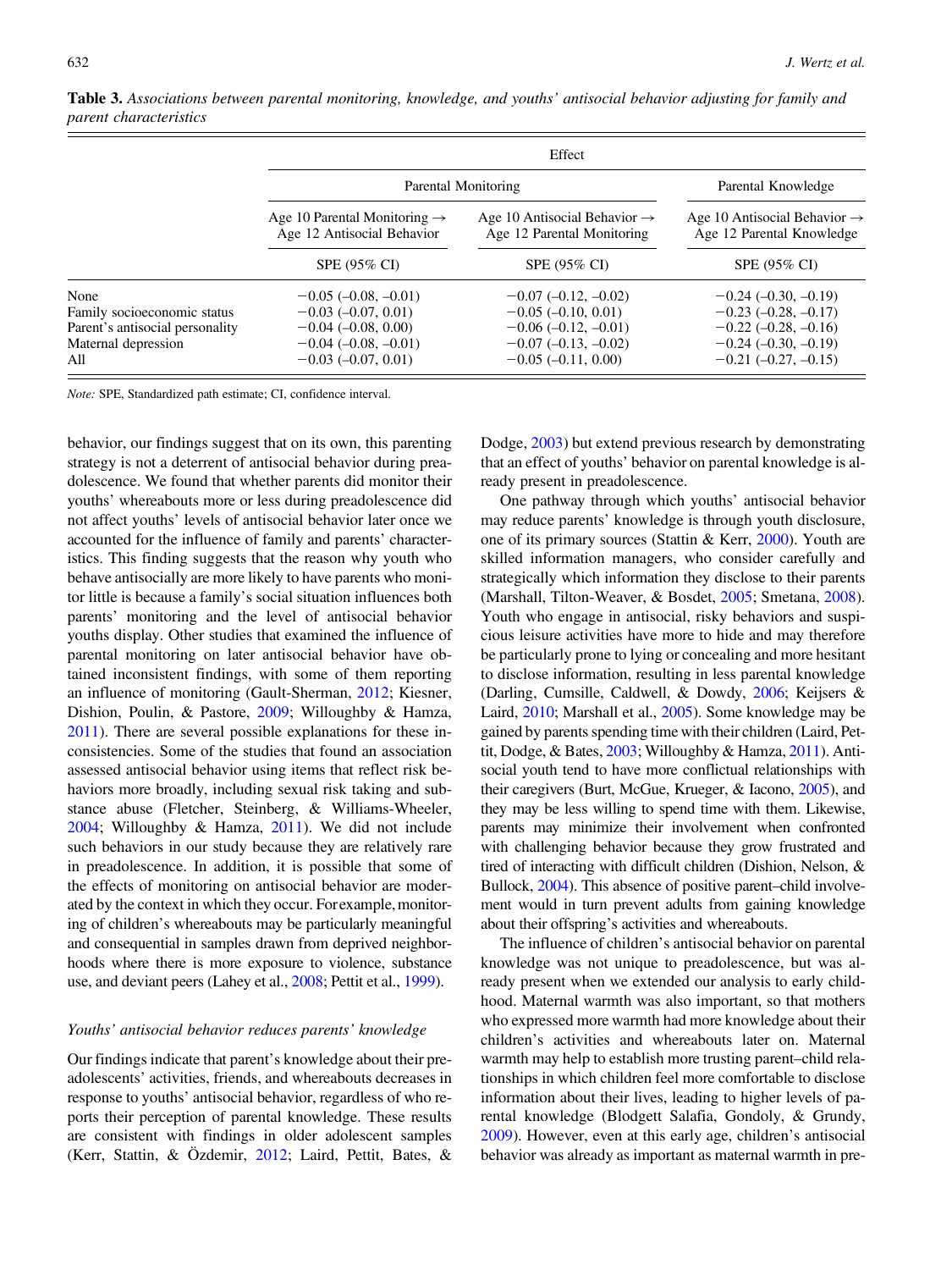<span id="page-10-0"></span>

(b) Youths' reports of age-12 knowledge



(c) Fathers' reports of age-12 knowledge



Figure 3. Longitudinal associations between parental knowledge and youth's antisocial behavior using (a) maternal reports of knowledge between ages 10 and 12 and (b) youth and (c) fathers' reports of knowledge at age 12. Associations are expressed as standardized path coefficients. The 95% confidence intervals are reported in parentheses. Sex differences were nonsignificant for longitudinal path estimates.

dicting later parental knowledge, indicating that to understand the origins of parental knowledge at the beginning of preadolescence, we need to take into account children's as much as parents' behavior during early childhood.

Contrary to common perceptions, we found that the association between parents' knowledge and youths' antisocial behavior was due to youths' behavior reducing knowledge over time, rather than the other way around. This finding is consistent with the notion that the association between antisocial behavior and knowledge is driven by youths' characteristics, for example, antisocial behavior (Keijsers et al., [2010](#page-14-0); Kerr et al., [2010](#page-14-0); Stattin & Kerr, [2000](#page-15-0)). There are some studies that report a significant, but small link between parents' knowledge and



Figure 4. Longitudinal associations between parental knowledge and youth's antisocial behavior using teacher reports of antisocial behavior at ages 10 and 12. Associations are expressed as standardized path coefficients. The 95% confidence intervals are reported in parentheses. Sex differences were nonsignificant for longitudinal path estimates.

later antisocial behavior, even when accounting for youths' initial behavior problems (Abar et al., [2014;](#page-13-0) Graber, Nichols, Lynne, Brooks-Gunn, & Botvin, [2006;](#page-13-0) Marceau et al., [2015](#page-14-0)). It is notable that studies reporting such an effect were often conducted at a later age, whereas our study period was during preadolescence. Any positive effects of knowledge may be confined to later adolescence. In addition, there are differences across our and previous studies in the questions used to assess parental knowledge, with specific questions about parents' ongoing knowledge about health habits, sexual behaviors, and use of drugs (Marceau et al., [2015\)](#page-14-0). It is possible that knowledge about these health risk-taking behaviors is more strongly related to future antisocial behavior.

# Genetic and environmental etiology of parental knowledge and monitoring

There is little research on the genetic and environmental influences on parental knowledge. Our findings showed that youths' genetically influenced characteristics were important in explaining why some mothers knew more about their children than others. This underlines that parental knowledge is largely a function of youths' behavior, as opposed to parents' actions (Stattin & Kerr, [2000](#page-15-0)). In contrast, individual differences in mothers' reports of parental monitoring were not explained by genetic influences, suggesting that monitoring is mostly a function of mothers' own behavior, such as her warmth or her mental health, and family characteristics, such as SES. Different etiological influences on monitoring and knowledge lend further support to the idea that these are different constructs, and that their associations with problem behaviors need to be examined separately.

The child effect on parental knowledge that we found in the cross-lagged models was largely genetically mediated, via youths' antisocial behavior. This is further evidence for the importance of youths' antisocial behavior in influencing their parents' knowledge (Stattin & Kerr, [2000\)](#page-15-0). Although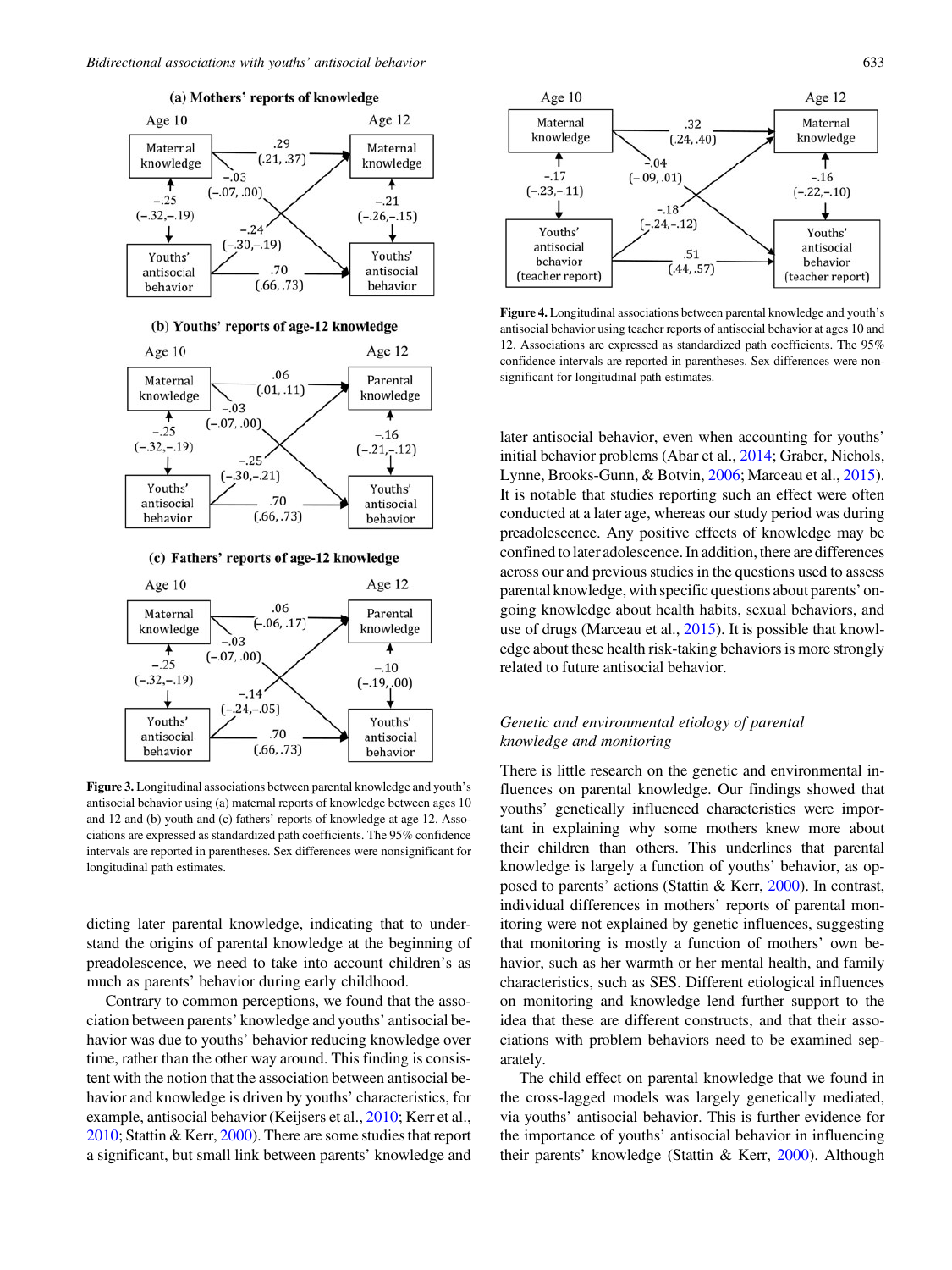|                                                         |                                      | Genetic and Environmental Influences |                                      |  |
|---------------------------------------------------------|--------------------------------------|--------------------------------------|--------------------------------------|--|
|                                                         | $A(95\% \text{ CI})$                 | C (95% CI)                           | $E(95\% \text{ CI})$                 |  |
| Age 12 parental knowledge<br>Age 12 parental monitoring | 0.68(0.44, 0.85)<br>0.09(0.00, 0.21) | 0.15(0.00, 0.36)<br>0.79(0.68, 0.87) | 0.18(0.14, 0.23)<br>0.13(0.09, 0.16) |  |

<span id="page-11-0"></span>Table 4. Genetic and environmental influences on antisocial behavior at age 10 and parental knowledge and monitoring at age 12

Note: A, Additive genetic influences; CI, confidence interval; C, shared environmental influences; E, nonshared environmental influences.



Figure 5. Results of a bivariate Cholesky decomposition of youths' antisocial behavior at age 10 and parental knowledge at age 12. A, Additive genetic influence; C, shared environmental influence; E, nonshared environmental influence. The 95% confidence intervals are provided in parentheses. The diagonal paths reveal whether genetic and environmental influences on antisocial behavior at age 10 also explain variance in parental knowledge at age 12. All estimates are squared standardized parameter estimates. To obtain the total A, C, and E for parental knowledge at age 12, add age 12 paths to diagonal paths (e.g., for genetic influence: .62 + .06 = .68, interpretable as 68% of total variance in age 12 parental knowledge accounted for by genetic influence.



Figure 6. Prediction of knowledge at age 10 by children's antisocial behavior and maternal warmth at age 5. Associations are expressed as standardized path coefficients. The 95% confidence intervals are reported in parentheses.

genetic influences largely explained the association between youths' antisocial behavior and parents' knowledge, they accounted for only a small proportion of the observed total genetic influence. This indicates that, in addition to antisocial behavior, parental knowledge is also influenced by other youths' behaviors, possibly the tendency to be secretive, withdrawn, or shy (Keijsers & Laird, 2010).

There have been reports of environmentally mediated effects of parental monitoring and knowledge on youths' problem behavior (Marceau et al., [2015](#page-14-0); Neiderhiser, Marceau, & Reiss, [2013\)](#page-14-0). These studies differ from our research in some important ways. First, the outcome we examined in this study was antisocial behavior, as opposed to substance use (Neider-hiser et al., [2013](#page-14-0)). In studies where assessments of youths' problem behavior contain measures of substance use, effects of monitoring appear to be stronger than when problem behavior is measured as antisocial, disruptive behavior only (Fletcher et al., [2004](#page-13-0); Willoughby & Hamza, [2011](#page-15-0)). Thus, it is possible that parental monitoring is an effective and environmentally mediated deterrent of substance use, more so than of other forms of antisocial behavior. A second difference lies in the type of knowledge that this study assessed. We collected information on parents' knowledge of youths' spare time and school activities, whereas some previous studies also assessed what parents knew about youths' health habits, sexual behaviors, and use of drugs (Marceau et al., [2015](#page-14-0)). These behaviors and parents' knowledge about them may be more predictive of youths' future antisocial behaviors. This interpretation raises the possibility that it is not the extent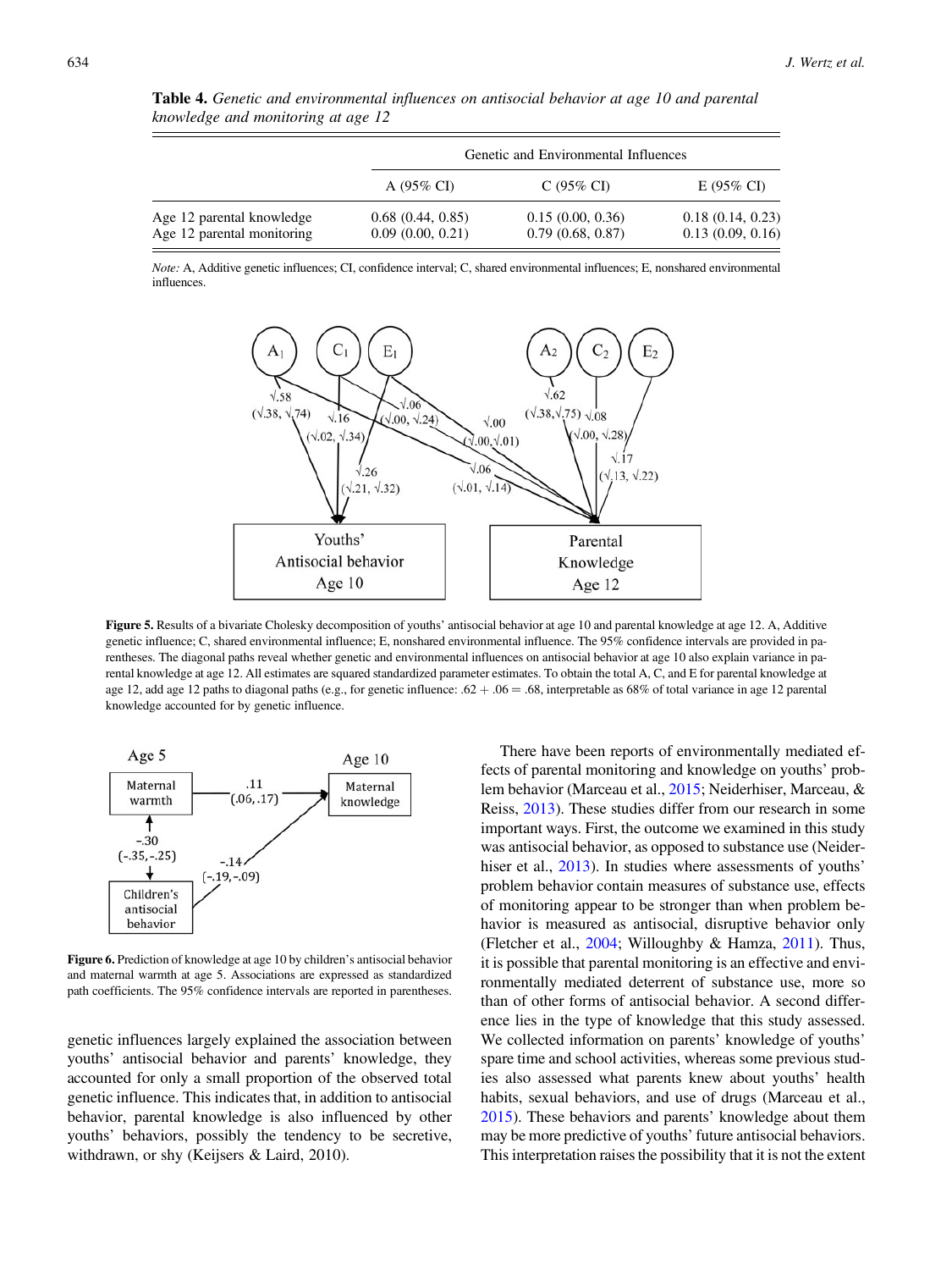of parental knowledge, but also the type of knowledge that parents possess, that is important for preventing youths' future antisocial behaviors.

#### Sex differences

Consistent with previous studies (Kerr & Stattin, [2000;](#page-14-0) Li et al., [2000](#page-14-0)), we found that girls were monitored more closely by their parents, and that parents reported they knew more about their daughters' whereabouts compared to their sons'. Differences in monitoring could be due to parents' greater safety concerns for their daughters (Vieno, Nation, Perkins, Pastore, & Santinello, [2010](#page-15-0)) or more acceptance of boys' autonomy. Differences in parents' knowledge may also be due to girls' disclosing more information about their lives to their parents, particularly to their mothers (Kerr & Stattin, [2000](#page-14-0); Smetana, Metzger, Gettman, & Campione-Barr, [2006](#page-14-0)). Contrary to our hypothesis, we did not find sex differences in the longitudinal, reciprocal associations among parental monitoring, knowledge, and youth antisocial behavior. These findings indicate that parents' monitoring does not predict lower antisocial behavior in girls compared to boys, and even though boys show higher levels of antisocial behavior, girls' problem behavior decreases subsequent parental knowledge as much as boys' behavior.

#### Limitations

Our findings must be interpreted in light of some limitations. First, there were a few statistical issues that may have attenuated the effect of earlier parental knowledge and monitoring on later levels of youth antisocial behavior. Maternal ratings of parental monitoring and knowledge at age 10 were skewed and showed little variance, with the majority of mothers reporting they monitored and knew well their children's activities and whereabouts. With a small number of mothers who monitored or knew only little about their child, it was difficult to statistically detect whether less monitoring and knowledge predicted more antisocial behavior. However, our conclusions are supported by previous research that did not have this problem (Keijsers et al., [2010;](#page-14-0) Kerr et al., [2010](#page-14-0)). In addition, our scales of monitoring and knowledge showed relatively low internal consistency reliability. In future studies, it might be worthwhile using a more extensive assessment of these two constructs. In addition, antisocial behavior was more stable over time compared to parental monitoring and knowledge, which means that there was less variability in antisocial behavior at age 12 to be predicted by monitoring and knowledge. As shown in our results, we obtained very similar findings when using teachers' reports of antisocial behavior across time, which exhibited a degree of stability that was more comparable to parental knowledge. However, we are unable to completely exclude the possibility that differential stabilities may have contributed to the pattern of results. Second, we examined the associations among monitoring, knowledge, and antisocial behavior at a relatively early age.

Preadolescence is a time when there is a sharp decrease in the amount of time children spend with their families and an increase in their unstructured and unsupervised leisure time (Larson & Richards, [1991](#page-14-0)), which may provide opportunities to engage in antisocial behaviors. The prevalence of antisocial behavior rises between childhood and adolescence as well (Bendixen & Olweus, [1999](#page-13-0)). Examining the effects of parental knowledge and monitoring during this time is therefore both developmentally and clinically relevant. Third, our sample comprised twins, and we cannot be certain that our results generalize to singletons. However, twins and singletons do not differ in their prevalence of antisocial behaviors or antisocial personality traits (Johnson, Krueger, Bouchard, & McGue, [2002;](#page-14-0) Moilanen et al., [1999\)](#page-14-0), and effect sizes for associations between risk factors and psychopathology outcomes have generally been found to be similar across behavioral genetic and nongenetic studies (Moffitt & E-Risk Team, [2002\)](#page-14-0). Fourth, our analyses of the effects of monitoring and knowledge on antisocial behavior could not be entirely repeated with data from fathers or youth. However, other studies indicate that youths' own ratings of parental monitoring or knowledge are no more predictive of antisocial behavior than mothers' (Kerr & Stattin, [2003\)](#page-14-0). Fifth, our sample of fathers was not representative of the population with regards to SES and parents' antisocial behavior. Our findings using fathers' information should be interpreted with caution, but they were consistent with the results obtained for youths' and mothers' reports.

#### Implications for research and clinical practice

Our study has implications for future research. First, examining the association between children's antisocial behavior and parental knowledge in the context of families' day-to-day functioning may contribute to a better understanding of the effect of youths' behavior on parents' knowledge. For example, assessing interactions between parents and children using experience sampling or diary data (Smetana, Villalobos, Rogge, & Tasopoulos-Chan, [2010](#page-14-0)) may reveal the day-today processes underlying bidirectional influences between children and their parents. Second, our findings show disagreement between parents' and youths' perceptions of parenting. It is worth studying the origins of these different perceptions in more detail, particularly because parent–child disagreement has been associated with negative future outcomes in previous studies (De Los Reyes, [2011;](#page-13-0) Ringoot et al., [2015\)](#page-14-0). Third, the relevance of monitoring and knowledge for the effects of parenting on antisocial behavior may lie in other more meaningful measures. For example, parental knowledge whether gained through youth disclosure or other means may only become meaningful for youths' antisocial (or other) behavior when it is translated into parental actions such as disciplining or communicating disapproval (Mounts, [2001;](#page-14-0) Tilton-Weaver & Galambos, [2003\)](#page-15-0). Likewise, parents' attempts at monitoring their children may be futile if attempts are executed ineffectually or if children are defiant. Incorpo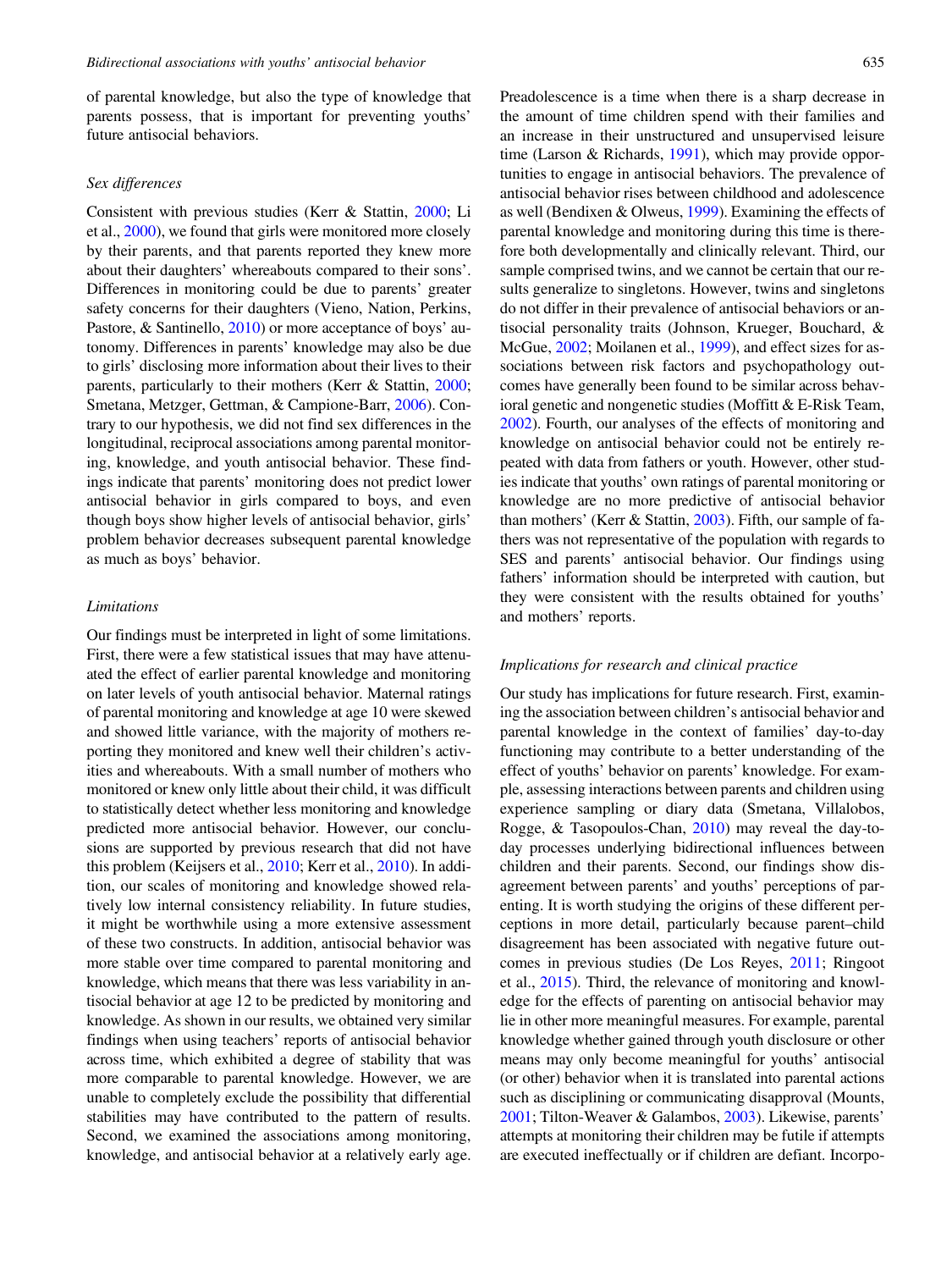<span id="page-13-0"></span>rating measures of these processes will advance our understanding of the role of monitoring and knowledge for antisocial behavior.

Our study also has implications for clinical practice. First, our findings emphasize the impact that youths' behavior, including antisocial behavior, can have on their parents' behavior. Our results should not be interpreted as minimizing the importance of parenting, but of demonstrating that youths' behavior is also relevant. Clinicians should be aware that youth influence their families. Likewise, prevention and intervention programs that exclusively focus on parents' behavior may omit meaningful aspects of the parent–child relationship. Our finding of a genetically mediated child effect on parenting does not preclude changeability of youths' or parents' behavior because genetic influences on children's antisocial behavior may themselves be moderated by environmental circumstances (Hicks, South, Dirago, Iacono, &

#### References

- Abar, C. C., Jackson, K. M., & Wood, M. (2014). Reciprocal relations between perceived parental knowledge and adolescent substance use and delinquency: The moderating role of parent–teen relationship quality. Developmental Psychology, 50, 2176–2187.
- Achenbach, T. M. (1991a). Manual for the Child Behavior Checklist/4–18 and 1991 profile. Burlington, VT: University of Vermont, Department of Psychiatry.
- Achenbach, T. M. (1991b). Manual for the Teacher's Report Form and 1991 profile. Burlington, VT: University of Vermont, Department of Psychiatry.
- Achenbach, T. M. (1997). Manual for the Young Adult Self-Report and Young Adult Behavior Checklist. Burlington, VT: University of Vermont, Department of Psychiatry.
- Achenbach, T. M., Krukowski, R. A., Dumenci, L., & Ivanova, M. Y. (2005). Assessment of adult psychopathology: Meta-analyses and implications of cross-informant correlations. Psychological Bulletin, 131, 361–382.
- American Psychiatric Association. (1994). Diagnostic and statistical manual of mental disorders (4th ed.). Washington, DC: Author.
- Baumrind, D. (1991). The influence of parenting style on adolescent competence and substance use. Journal of Early Adolescence, 11, 56–95.
- Bell, R. Q. (1968). A reinterpretation of the direction of effects in socialization. Psychological Review, 75, 81–89.
- Bendixen, M., & Olweus, D. (1999). Measurement of antisocial behaviour in early adolescence and adolescence: Psychometric properties and substantive findings. Criminal Behaviour and Mental Health, 9, 323–354.
- Blodgett Salafia, E. H., Gondoli, D. M., & Grundy, A. M. (2009). The longitudinal interplay of maternal warmth and adolescents' self-disclosure in predicting maternal knowledge. Journal of Research on Adolescence, 19, 654–668.
- Burt, S. A., McGue, M., Krueger, R. F., & Iacono, W. G. (2005). How are parent–child conflict and childhood externalizing symptoms related over time? Results from a genetically informative cross-lagged study. Development and Psychopathology, 17, 145–165.
- Caspi, A., Moffitt, T. E., Morgan, J., Rutter, M., Taylor, A., Arseneault, L., et al. (2004). Maternal expressed emotion predicts children's antisocial behavior problems: Using monozygotic-twin differences to identify environmental effects on behavioral development. Developmental Psychology, 40, 149–161.
- Caspi, A., Taylor, A., Smart, M., Jackson, J., Tagami, S., & Moffitt, T. E. (2001). Can women provide reliable information about their children's fathers? Cross-informant agreement about men's lifetime antisocial behaviour. Journal of Child Psychology and Psychiatry, 42, 915–920.
- Crouter, A. C., & Head, M. R. (2002). Parental monitoring and knowledge of children. In M. H. Bornstein (Ed.), Handbook of parenting: Vol. 3. Being and becoming a parent (2nd ed., pp. 461–483). Mahwah, NJ: Erlbaum.
- Darling, N., Cumsille, P., Caldwell, L. L., & Dowdy, B. (2006). Predictors of adolescents' disclosure to parents and perceived parental knowledge:

McGue, [2009](#page-14-0)). Second, our findings underline the importance of taking both youths' and parents' perceptions of family dynamics into account in clinical practice, because these perceptions may differ and show different associations with problem behaviors. Parents may perceive themselves as diligently monitoring their children's behavior and activities, whereas youth may not recognize their parents' monitoring attempts. Third, until it is clearer whether and under what conditions monitoring reduces antisocial behavior, it will be more promising to direct resources toward comprehensive interventions that aim to modify a variety of risk factors for youths' antisocial behavior (Scott, Spender, Doolan, Jacobs, & Aspland, [2001](#page-14-0); Webster-Stratton & Taylor, [2001](#page-15-0)). Improving these may also create a climate in which youth disclose more to their parents, parents have more knowledge about their children, and parents are able to use monitoring strategies in a way that has an influence on youths' behavior.

Between- and within-person differences. Journal of Youth and Adolescence, 35, 667–678.

- Darling, N., & Steinberg, L. (1993). Parenting style as context: An integrative model. Psychological Bulletin, 113, 487–496.
- De Los Reyes, A. (2011). Introduction to the Special Section. More than measurement error: Discovering meaning behind informant discrepancies in clinical assessments of children and adolescents. Journal of Clinical Child and Adolescent Psychology, 40, 1–9.
- De Los Reyes, A., Goodman, K. L., Kliewer, W., & Reid-Quiñones, K. (2010). The longitudinal consistency of mother–child reporting discrepancies of parental monitoring and their ability to predict child delinquent behaviors two years later. Journal of Youth and Adolescence, 39, 1417– 1430.
- Dishion, T. J., & McMahon, R. J. (1998). Parental monitoring and the prevention of child and adolescent problem behavior: A conceptual and empirical formulation. Clinical Child and Family Psychology Review, 1, 61–75.
- Dishion, T. J., Nelson, S. E., & Bullock, B. M. (2004). Premature adolescent autonomy: Family management and deviant peer process in the amplification of problem behavior. Journal of Adolescence, 27, 515–530.
- Feinberg, M., Neiderhiser, J., Howe, G., & Hetherington, E. M. (2001). Adolescent, parent, and observer perceptions of parenting: Genetic and environmental influences on shared and distinct perceptions. Child Development, 72, 1266–1284.
- Fletcher, A. C., Darling, N., & Steinberg, L. (1995). Parental monitoring and peer influences on adolescent substance use. In J. McCord (Ed.), Coercion and punishment in long-term perspectives (pp. 259–271). Cambridge: Cambridge University Press.
- Fletcher, A. C., Steinberg, L., & Williams-Wheeler, M. (2004). Parental influences on adolescent problem behavior: Revisiting Stattin and Kerr. Child Development, 75, 781–796.
- Gault-Sherman, M. (2012). It's a two-way street: The bidirectional relationship between parenting and delinquency. Journal of Youth and Adolescence, 41, 121–145.
- Glueck, S., & Glueck, E. (1950). Unraveling juvenile delinquency. New York: Commonwealth Fund.
- Gottfredson, M. R., & Hirschi, T. (1990). A general theory of crime. Stanford, CA: Stanford University Press.
- Graber, J. A., Nichols, T., Lynne, S. D., Brooks-Gunn, J., & Botvin, G. J. (2006). A longitudinal examination of family, friend, and media influences on competent versus problem behaviors among urban minority youth. Applied Developmental Science, 10, 75–85.
- Harold, G. T., Elam, K. K., Lewis, G., Rice, F., & Thapar, A. (2012). Interparental conflict, parent psychopathology, hostile parenting, and child antisocial behavior: Examining the role of maternal versus paternal influences using a novel genetically sensitive research design. Development and Psychopathology, 24, 1283–1295.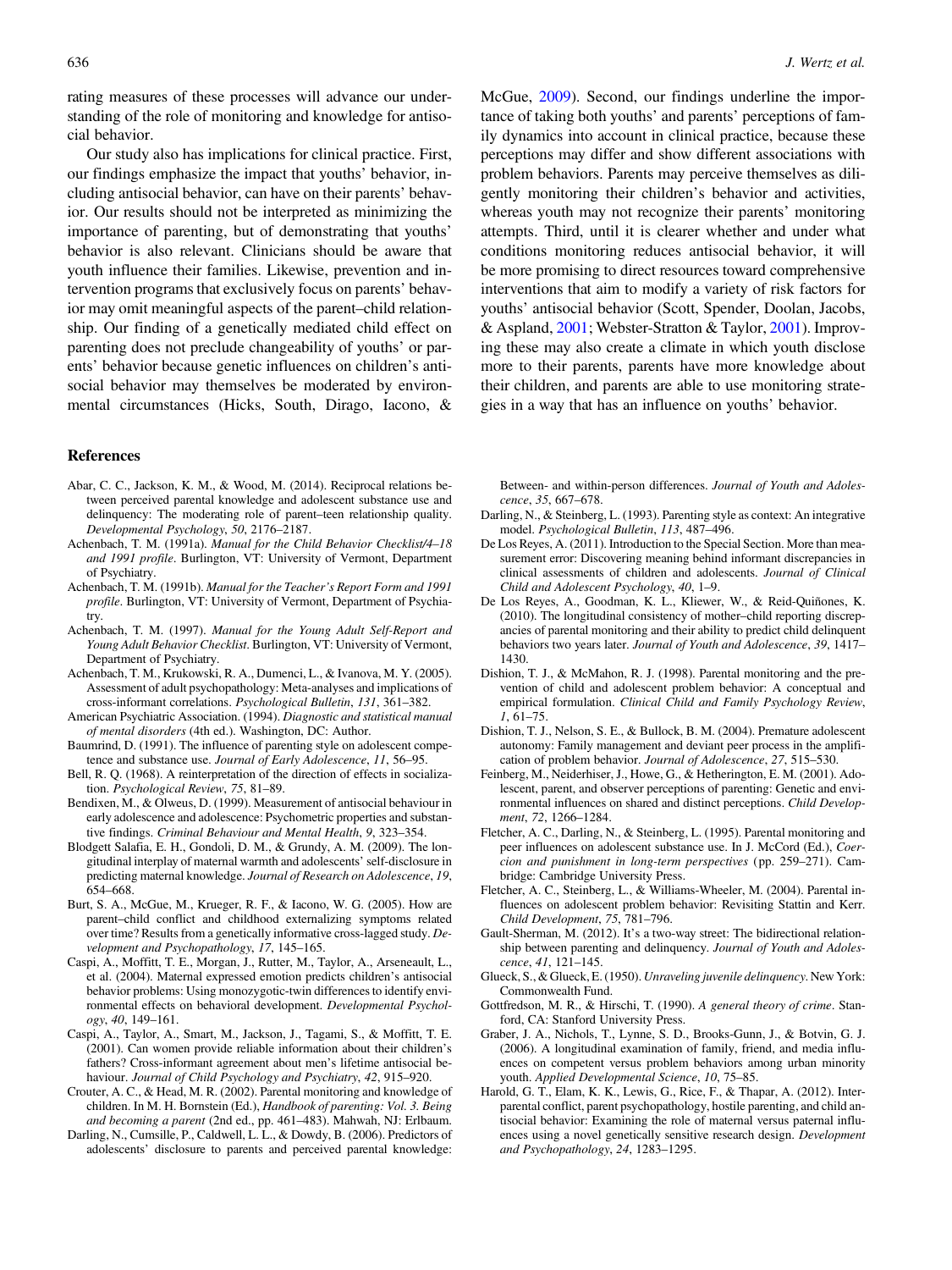- <span id="page-14-0"></span>Hicks, B. M., South, S. C., Dirago, A. C., Iacono, W. G., & McGue, M. (2009). Environmental adversity and increasing genetic risk for externalizing disorders. Archives of General Psychiatry, 66, 640–648.
- Jaffee, S. R., Moffitt, T. E., Caspi, A., & Taylor, A. (2003). Life with (or without) father: The benefits of living with two biological parents depend on the father's antisocial behavior. Child Development, 74, 109–126.
- Jessor, R. (1987). Problem-behavior theory, psychosocial development, and adolescent problem drinking. British Journal of Addiction, 82, 331–342.
- Johnson, W., Krueger, R. F., Bouchard, T. J., & McGue, M. (2002). The personalities of twins: Just ordinary folks. Twin Research, 5, 125–131.
- Kaiser, H. F. (1960). The application of electronic computers to factor analysis. Educational and Psychological Measurement, 20, 141–151.
- Keijsers, L., Branje, S. J. T., Van der Valk, I. E., & Meeus, W. (2010). Reciprocal effects between parental solicitation, parental control, adolescent disclosure, and adolescent delinquency. Journal of Research on Adolescence, 20, 88–113.
- Keijsers, L., & Laird, R. D. (2010). Careful conversations: Adolescents managing their parents' access to information. Journal of Adolescence, 33, 255–259.
- Kendler, K. S., & Baker, J. H. (2007). Genetic influences on measures of the environment: A systematic review. Psychological Medicine, 37, 615–626.
- Kerr, M., & Stattin, H. (2000). What parents know, how they know it, and several forms of adolescent adjustment: Further support for a reinterpretation of monitoring. Developmental Psychology, 36, 366–380.
- Kerr, M., & Stattin, H. (2003). Parenting of adolescents: Action or reaction? In A. C. Crouter & A. Booth (Eds.), Children's influence on family dynamics: The neglected side of family relationships (pp. 121–151). Mahwah, NJ: Erlbaum.
- Kerr, M., Stattin, H., & Burk, W. J. (2010). A reinterpretation of parental monitoring in longitudinal perspective. Journal of Research on Adolescence, 20, 39–64.
- Kerr, M., Stattin, H., & Özdemir, M. (2012). Perceived parenting style and adolescent adjustment: Revisiting directions of effects and the role of parental knowledge. Developmental Psychology, 48, 1540–1553.
- Kiesner, J., Dishion, T. J., Poulin, F., & Pastore, M. (2009). Temporal dynamics linking aspects of parent monitoring with early adolescent antisocial behavior. Social Development, 18, 765–784.
- Knafo, A., & Jaffee, S. R. (2013). Gene–environment correlation in developmental psychopathology. Development and Psychopathology, 25, 1–6.
- Lahey, B. B., Van Hulle, C. A., D'Onofrio, B. M., Rodgers, J. L., & Waldman, I. D. (2008). Is parental knowledge of their adolescent offspring's whereabouts and peer associations spuriously associated with offspring delinquency? Journal of Abnormal Child Psychology, 36, 807–823.
- Laird, R. D., Pettit, G. S., Bates, J. E., & Dodge, K. A. (2003). Parents' monitoring-relevant knowledge and adolescents' delinquent behavior: Evidence of correlated developmental changes and reciprocal influences. Child Development, 74, 752–768.
- Laird, R. D., Pettit, G. S., Dodge, K. A., & Bates, J. E. (2003). Change in parents' monitoring knowledge: Links with parenting, relationship quality, adolescent beliefs, and antisocial behavior. Social Development, 12, 401–419.
- Lamb, M. E. (2010). How do fathers influence children's development? Let me count the ways. In M. E. Lamb (Ed.), The role of the father in child development (5th ed., p. 672). Hoboken, NJ: Wiley.
- Larson, R., & Richards, M. H. (1991). Daily companionship in late childhood and early adolescence: Changing developmental contexts. Child Development, 62, 284–300.
- Li, X., Feigelman, S., & Stanton, B. (2000). Perceived parental monitoring and health risk behaviors among urban low-income African-American children and adolescents. Journal of Adolescent Health, 27, 43–48.
- Loehlin, J. C. (1996). The Cholesky approach: A cautionary note. Behavior Genetics, 26, 65–70.
- Magaña, A. B., Goldstein, M. J., Karno, M., Miklowitz, D. J., Jenkins, J., & Falloon, I. R. (1986). A brief method for accessing expressed emotion in relatives of psychiatric patients. Psychiatry Research, 17, 203–212.
- Marceau, K., Narusyte, J., Lichtenstein, P., Ganiban, J. M., Spotts, E. L., Reiss, D., et al. (2015). Parental knowledge is an environmental influence on adolescent externalizing. Journal of Child Psychology and Psychiatry, 56, 130–137.
- Marshall, S. K., Tilton-Weaver, L. C., & Bosdet, L. (2005). Information management: Considering adolescents' regulation of parental knowledge. Journal of Adolescence, 28, 633–647.
- Moffitt, T. E. (2005). The new look of behavioral genetics in developmental psychopathology: Gene–environment interplay in antisocial behaviors. Psychological Bulletin, 131, 533–554.
- Moffitt, T. E., & E-Risk Team. (2002). Teen-aged mothers in contemporary Britain. Journal of Child Psychology and Psychiatry, 43, 727–742.
- Moilanen, I., Linna, S. L., Ebeling, H., Kumpulainen, K., Tamminen, T., Piha, J., et al. (1999). Are twins' behavioural/emotional problems different from singletons'? European Child & Adolescent Psychiatry, 8, 62–67.
- Mounts, N. S. (2001). Young adolescents' perceptions of parental management of peer relationships. Journal of Early Adolescence, 21, 92–122.
- Muthén, L. K., & Muthén, B. O. (2010). Mplus user's guide: Statistical analysis with latent variables (6th ed.) Los Angeles: Author.
- Neiderhiser, J. M., Marceau, K., & Reiss, D. (2013). Four factors for the initiation of substance use by young adulthood: A 10-year follow-up twin and sibling study of marital conflict, monitoring, siblings, and peers. Development and Psychopathology, 25, 133–149.
- Odgers, C. L., Caspi, A., Bates, C. J., Sampson, R. J., & Moffitt, T. E. (2012). Systematic social observation of children's neighborhoods using Google Street View: A reliable and cost-effective method. Journal of Child Psychology and Psychiatry, 53, 1009–1017.
- Odgers, C. L., Caspi, A., Russell, M. A, Sampson, R. J., Arseneault, L., & Moffitt, T. E. (2012). Supportive parenting mediates neighborhood socioeconomic disparities in children's antisocial behavior from ages 5 to 12. Development and Psychopathology, 24, 705–721.
- Pardini, D. A. (2008). Novel insights into longstanding theories of bidirectional parent–child influences: Introduction to the Special Section. Journal of Abnormal Child Psychology, 36, 627–631.
- Patterson, G. R., & Stouthamer-Loeber, M. (1984). The correlation of family management practices and delinquency. Child Development, 55, 1299– 1307.
- Patterson, G. R., & Yoerger, K. (1997). A developmental model for late-onset delinquency. In D. W. Osgood (Ed.), Nebraska Symposium on Motivation: Vol. 44. Motivation and delinquency (pp. 119–177). Lincoln, NE: University of Nebraska Press.
- Pettit, G. S., Bates, J. E., Dodge, K. A., & Meece, D. W. (1999). The impact of after school peer contact on early adolescent externalizing problems is moderated by parental monitoring, perceived neighborhood safety, and prior adjustment. Child Development, 70, 768–778.
- Pettit, G. S., Laird, R. D., Dodge, K. A., Bates, J. E., & Criss, M. M. (2001). Antecedents and behavior-problem outcomes of parental monitoring and psychological control in early adolescence. Child Development, 72, 583-598.
- Racz, S. J., & McMahon, R. J. (2011). The relationship between parental knowledge and monitoring and child and adolescent conduct problems: A 10-year update. Clinical Child and Family Psychology Review, 14, 377–398.
- Ramchandani, P. G., Domoney, J., Sethna, V., Psychogiou, L., Vlachos, H., & Murray, L. (2013). Do early father–infant interactions predict the onset of externalising behaviours in young children? Findings from a longitudinal cohort study. Journal of Child Psychology, 54, 56–64.
- Rijsdijk, F. V., & Sham, P. C. (2002). Analytic approaches to twin data using structural equation models. Briefings in Bioinformatics, 3, 119–133.
- Ringoot, A. P., van der Ende, J., Jansen, P. W., Measelle, J. R., Basten, M., So, P., et al. (2015). Why mothers and young children agree or disagree in their reports of the child's problem behavior. Child Psychiatry and Human Development, 46, 913–927.
- Robins, L. N., Cottler, L., Bucholz, K. K., & Compton, W. (1995). Diagnostic Interview Schedule for DSM-IV. St. Louis, MO: Washington University School of Medicine.
- Sameroff, A. (2010). A unified theory of development: A dialectic integration of nature and nurture. Child Development, 81, 6–22.
- Sarkadi, A., Kristiansson, R., Oberklaid, F., & Bremberg, S. (2008). Fathers' involvement and children's developmental outcomes: A systematic review of longitudinal studies. Acta Paediatrica, 97, 153–158.
- Scott, S., Spender, Q., Doolan, M., Jacobs, B., & Aspland, H. (2001). Multicentre controlled trial of parenting groups for childhood antisocial behaviour in clinical practice. *British Medical Journal*, 323, 1–7.
- Smetana, J. G. (2008). "It's 10 o'clock: Do you know where your children are?" Recent advances in understanding parental monitoring and adolescents' information management. Child Development Perspectives, 2, 19–25.
- Smetana, J. G., Metzger, A., Gettman, D. C., & Campione-Barr, N. (2006). Disclosure and secrecy in adolescent–parent relationships. Child Development, 77, 201–217.
- Smetana, J. G., Villalobos, M., Rogge, R. D., & Tasopoulos-Chan, M. (2010). Keeping secrets from parents: Daily variations among poor, urban adolescents. Journal of Adolescence, 33, 321–331.